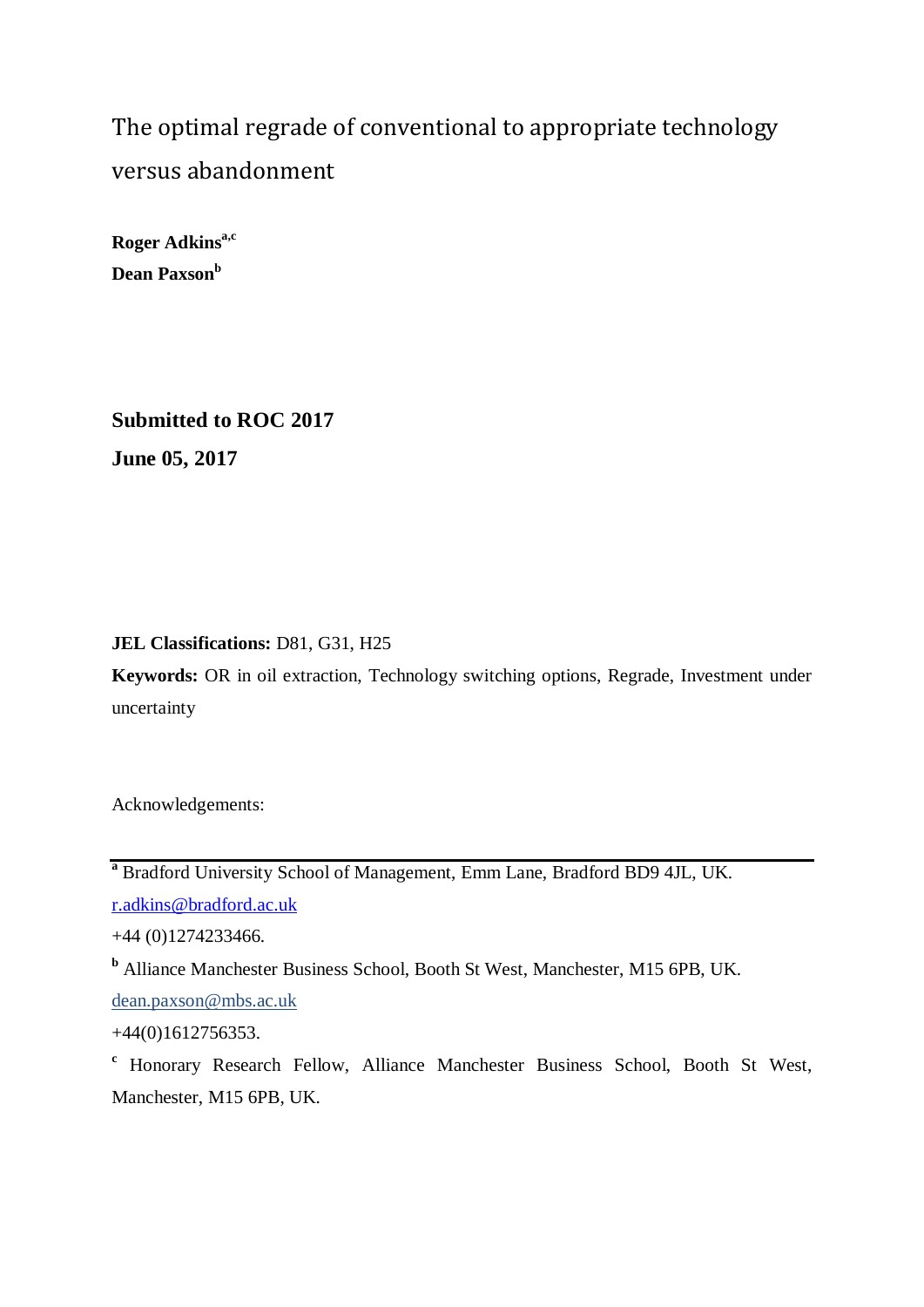# The optimal regrade of conventional to appropriate technology versus abandonment

# Abstract

A mature physical asset regrade, in contrast to a like-for-like replacement, describes a switch to a technological alternative more appropriate for the depleted state of an underlying resource. Off-shore oil rigs are an illustration, since their technological scale designed for very large output flows becomes inappropriate as their operational efficiency declines later in life and facing a dwindling output flow, so a more appropriate extraction technology becomes economic. A real option representation is formulated on a stochastic oil price and deteriorating output volume. The resulting two-factor model yields analytical results that switching is increasingly deferred as the cost structure for the regrade becomes adverse and the volatility decreases, but is advanced by increasing depletion rate and convenience yield. Under certain conditions, the oil rig is divested and not regraded, an occurrence common for some North-Sea fields.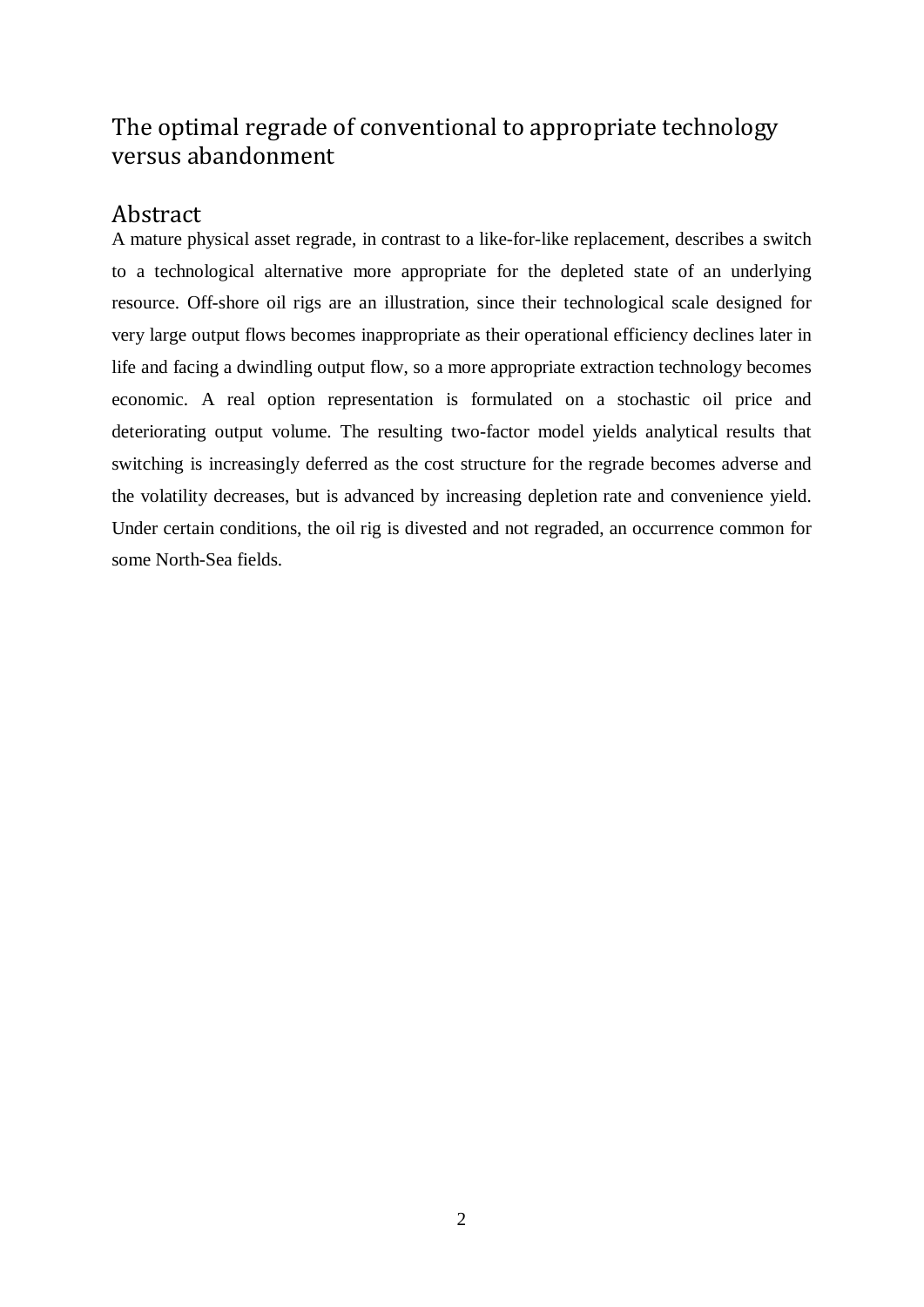# **1 Introduction**

While a replacement constitutes a like-for-like exchange of a deteriorated productive asset for a brand new version, a regrade is defined here as a switch to a more appropriate technology used specifically in extracting an exhaustible resource. The erosion in the economic prospects for a conventional technology due to continuous deterioration in productivity and efficiency, usually associated with cumulative output, is often a prompt for appraising its qualities relative to an appropriate technology operating at a lower output level but having a more favourable cost structure. Off-shore platforms (installations, rigs) are an interesting illustration. Typically, these installations with their large-scale extraction facilities, suitable for the largest discoveries, carry commensurately large capital and operating costs. Even if the high installation capital expenditures have been amortized, their viability becomes increasingly questionable during their end-of-life stage due to the reduction in the extraction rate and decline in the reserve volume, a business state that becomes increasingly acute as oil prices decline. The inevitable outcome is abandonment unless a regrade to a more suitable, small-scale, appropriate technology having significantly lower operating expenditures can be economically justified. We investigate the viability of implementing a regrade policy under declining periodic output volumes and volatile oil prices. This is formulated as a two-factor real option model, which provides the revenue threshold justifying a switching from a conventional to a more appropriate technology and compares the economics of this policy with abandonment, all in an analytical form.

A technology regrade with its more favourable properties can be conceived as a discrete sequential investment style model for an active productive asset that can assume more than one state. The earliest formulations of this style of model are founded on the continual switching between an active and suspended state as presented by Brennan and Schwartz (1985) and Dixit (1989). In an extension to multiple states, Paxson (2005) develops a circular contraction-expansion model having contraction as one of its states, characterized by a more favourable cost structure in the presence of an output decline. In contrast, Malchow-Møller and Thorsen (2005) propose a repeated investment model of potentially ever-improving technological advances, in which an advance is installed whenever a sufficient productivity deterioration is suffered. Siddiqui and Maribu (2009) formulate a one-factor investment model for the electricity generation industry to examine the economic justification for a distribution upgrade and show the significance of volatility on the policy decision. Siddiqui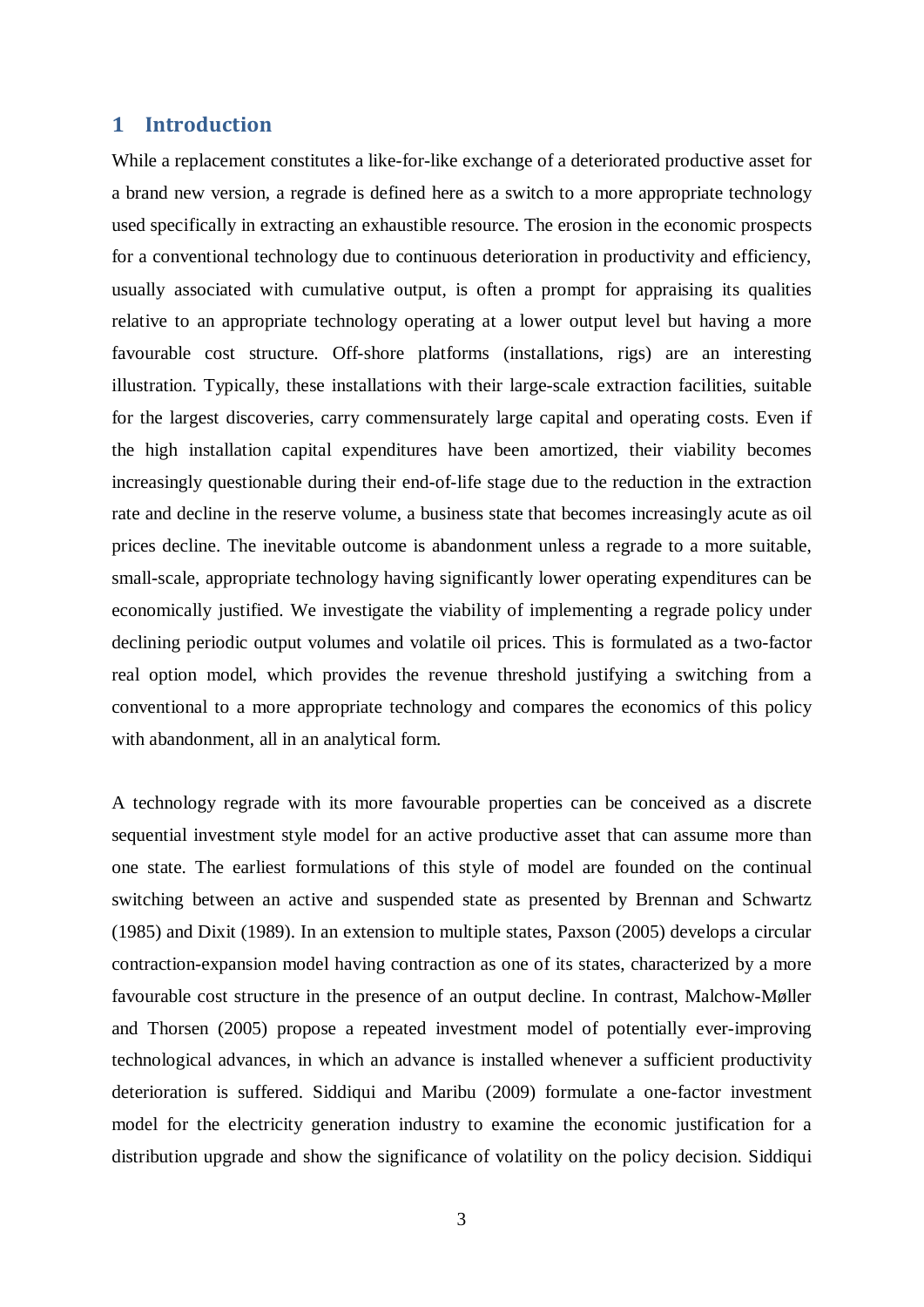and Fleten (2010) develop a process representation to model a real option formulation of a switch to an alternative energy technology having a more favourable cost structure. Kort et al. (2010) show that despite the intrinsic flexibility of a stepwise versus a lumpy investment strategy, greater uncertainty makes the latter more attractive. However, the former is always superior if a choice exists on the installed capacity level, Chronopoulos et al. (2016). Chronopoulos and Siddiqui (2015) assess the merits of alternative strategies through an optimal timing model for new technology replacement in the presence of price and technological arrival uncertainty. In an extension, Chronopoulos and Lumbreras (2017) assess the effect of risk aversion on the reluctance to switch between regimes under market and technological uncertainty to show that changes in volatility, risk aversion and innovation significantly affect the optimal policy decision. Expressing the motivation for technological advancement in terms of a duopolistic framework, Huisman and Kort (2003), Huisman and Kort (2004) demonstrate that the effect of competition is to encourage earlier adoption.

Decisions associated with oil extraction are effectively investigated through a real option formulation due to the inherent uncertainty and managerial flexibility, Dias (2004). One of the earliest expositions is presented by Tourinho (1979), who advocates the inclusion of a holding cost to ensure exercise, see also Adkins and Paxson (2011c). Paddock et al. (1988) show analytically that lease values increase with greater volatility, Ekern (1988) applies a binomial lattice approach while the model of Bjerksund and Ekern (1990) is based on the analytical familiar American perpetuity model. Laughton (1998) shows that both oil price and reserve volume uncertainties enhance the prospect value but distinctively influence the exercise of the various decisions. McCormack and Sick (2001) discuss the use of real options in valuing undeveloped reserves. Chorn and Shokhor (2006) apply a jump diffusion model for evaluating the emergence of new information. Guedes and Santos (2016) assess the value of an offshore oil development installation involving a sequence of interdependent decisions modelled as options to show the high value associated with abandonment. The role of CO<sub>2</sub> in enhancing oil recovery rates as well as mitigating its potentially harmful effects on the environment is assessed by Compernolle et al. (2017). In works possibly closest to our own formulation, Adkins and Paxson (2011a) and Støre et al. (2016) examine two-factor models on making a viable irreversible switch between two different inputs (outputs) to show that both sources of uncertainty are crucial in the optimal decision.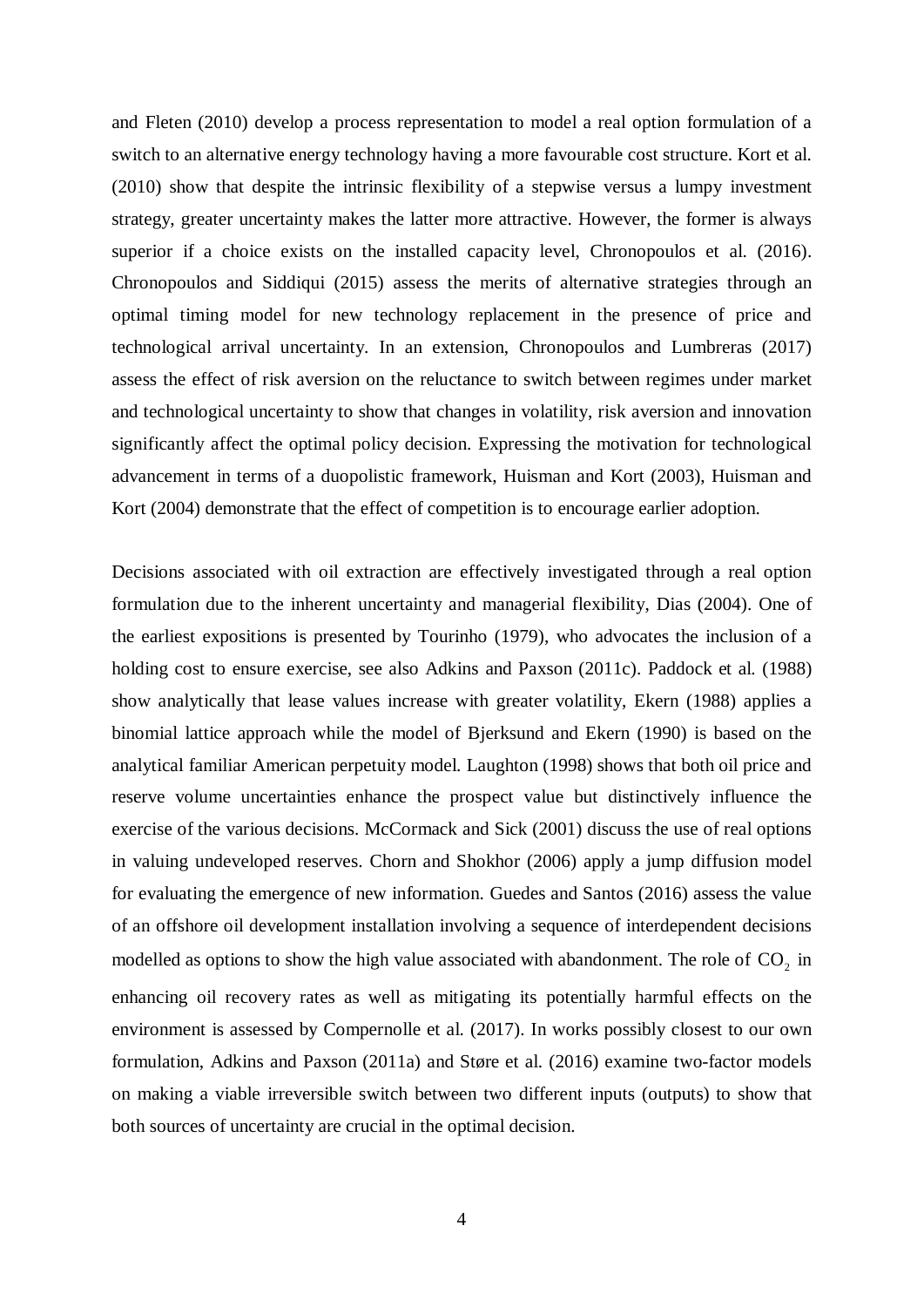Our formulation is an abstracted illustration of the current state of the off-shore United Kingdom continental shelf (UKCS) oil business, representing one of the most mature offshore basins with operating asset ages exceeding 30 years. From its peak in 1999, production has steadily declined until 20[1](#page-4-0)4 at an annual rate of about  $7\%$ <sup>1</sup>, Wood (2014). His report focuses on maximizing economic recovery, since 70% of the UKCS decline is considered to be due to production inefficiencies, compounded by a lack of investment in new technology. Although the report advocates achieving savings from greater collaboration amongst the players facilitated through a less light-touch regulatory framework, it also recommends increased asset stewardship through technological advancements having the potential to increase efficiencies and enhance recovery rates and volumes, while maximizing the economic extension of the field life. In the absence of any effective policies on asset stewardship and field-life extension, the installations involved in oil extraction and transportation become vulnerable to suspension and divestment. The fields most susceptible to abandonment are classified as marginal. These are characterized as having unattractive prospects due to low recoverable reserves, low volume production, unfavourable economics, which is the focus of this paper, but isolation and challenging reservoir oil properties are also unfavourable attributes.

Off-shore oil field abandonment policy is treated in different ways. Kemp (1992) examines the economic and fiscal aspects of making an abandonment decision by considering the nature of the costs incurred, the adequacy of the selected timing criterion, the role of fiscal relief and security concerns. In identifying the relevant factors, not only should the ongoing costs and abandonment expenditures be addressed, but also the effects of a fluctuating oil price on the timing decision should be considered in conjunction with fiscal relief, field interdependency and technological progress. A net present value analysis shows a greater incentive to postpone abandonment in the presence of a less steep production decline rate, higher abandonment costs and a higher discount rate. Given the presence of uncertainty and managerial flexibility, Kemp (1992) omits any mention of employing a real option formulation. The externalities associated with decommissioning off-shore installations for all maritime users, including environmental groups and governments as well as the oil companies are considered by Osmundsen and Tveterås (2003). Disposal costs can vary by

<span id="page-4-0"></span> $1$  In contrast, 2015 experienced a recovery due to new field openings. Data is available from <https://www.gov.uk/government/organisations/department-for-business-energy-and-industrial-strategy>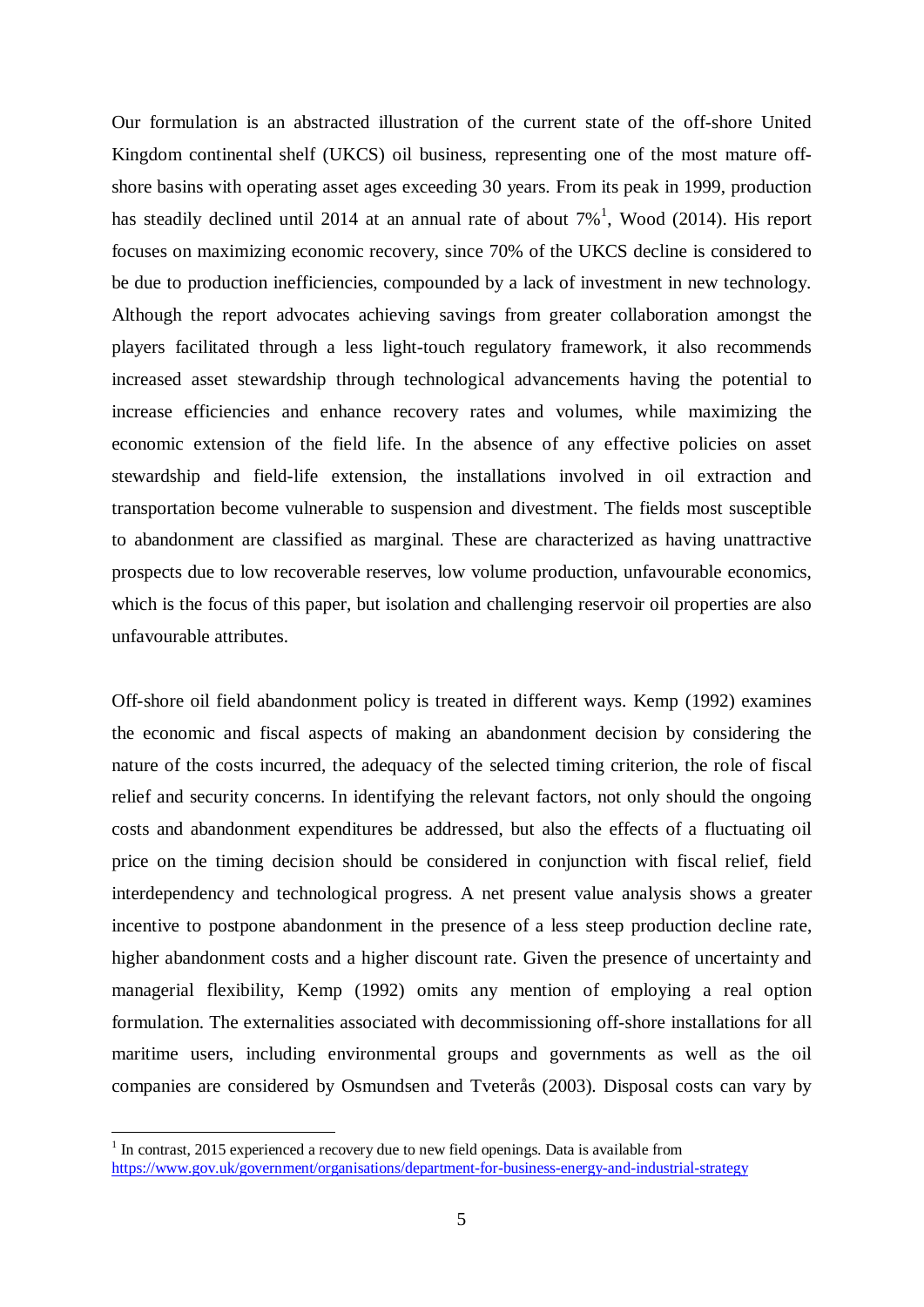field even for the same geographic region, while differences in disposal strategies can lead to varying reputational and cost consequences apportioned amongst the players. Parente et al. (2006) extend this scope by considering the role of a periodic ex-ante deductibility of the decommissioning cost despite constituting an ex-post expense and the question of assigning decommissioning responsibility for an installation following a transfer of rights during its project life. They argue for a dedicated trust fund to be established that functions as a secure source to fund the decommissioning cost at a time when the net revenue from the oil installation is probably nil and possibly when revenues from other installations in the portfolio are eroded by low oil prices. The alienation of rights especially to inexperienced and unscrupulous agents creates a moral hazard issue that needs to be government managed through assiduous data collection, intense scrutiny and effective policing.

Our aim is to develop and analyse a discrete sequential investment problem characterizing the regrade trade-off between continuing to use the conventional or incumbent technology for oil extraction versus installing an appropriate technology having more favourable properties, under price uncertainty and a dynamic declining periodic output volume. Our real option formulation employs a perpetuity to value the residual reserve volume. However, a divestment option is introduced to ensure a finite time termination as advocated by Preinreich (1940) for analytical appraisal models based on an infinite lifetime assumption. The divestment option incurs a significant decommissioning cost on exercise and provides the means for terminating the implied infinitely lived asset.

There are three principal contributions made by this paper. First, we develop a two-factor representation in which the output price follows an assumed stochastic process and the output volume declines deterministically with cumulative production, but despite this complexity it yields an analytical solution amenable to detailed examination. Second, the analysis reveals the thresholds signalling a conventional technology divestment without regrade, and an appropriate technology regrade but with the conventional technology divested, thereby producing the condition that discriminates between the two policies. A regrade is economically justified when it is accompanied by a fall in the value of the periodic extracted oil output, which is compensated by a commensurate fall in the total value of the net costs incurred in installing the regrade. Numerical sensitivity analysis is used to show that an increase in the oil price volatility produces a decline in the regrade threshold, but since the periodic extracted oil output value is naturally deteriorating, this decline is interpreted as a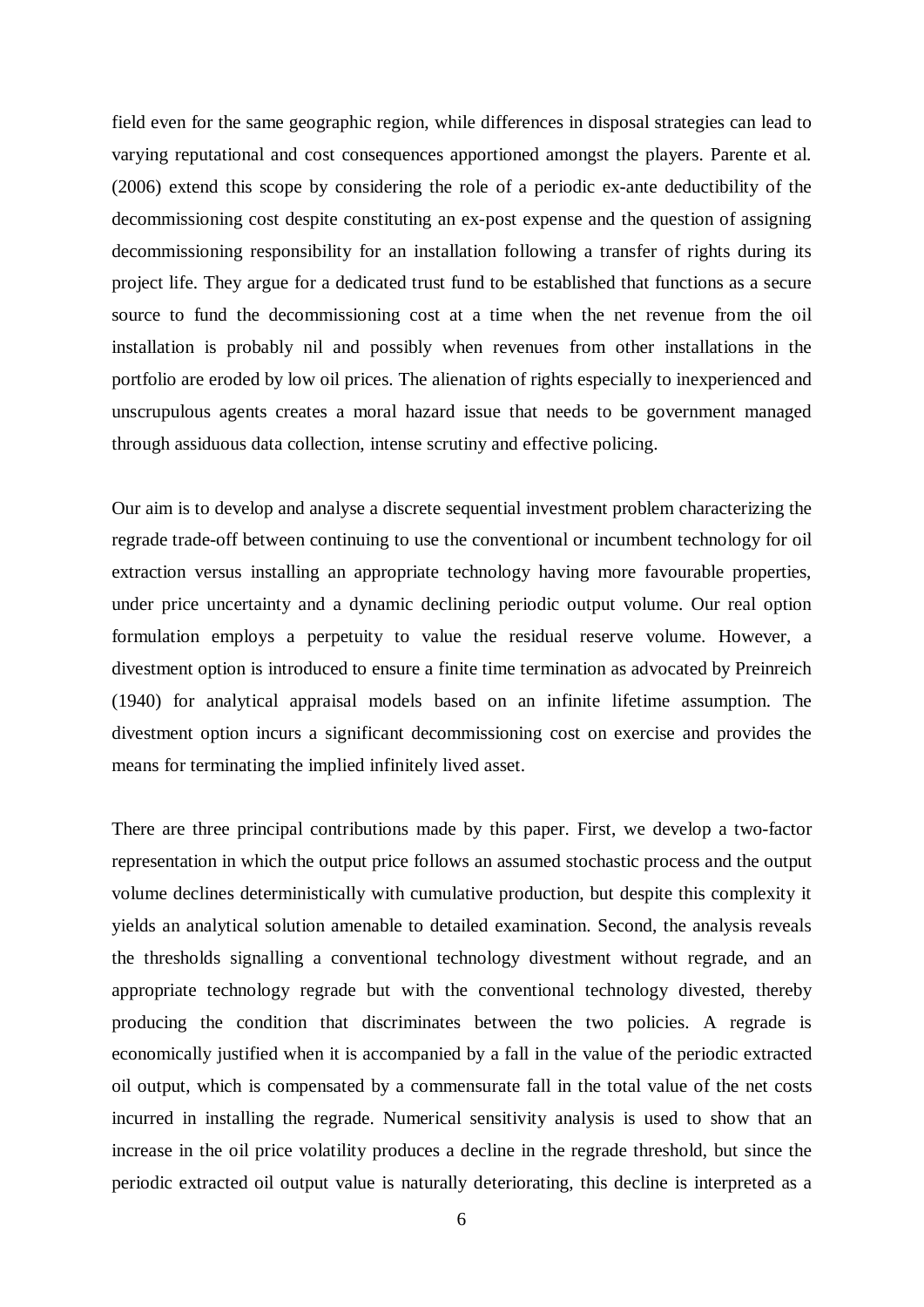policy deferment. Finally, the results can be applied by oil companies in assessing the requisite properties of an appropriate technology to be viable as well as the conditions prompting abandonment.

Several simplifying assumptions are introduced to make the real-option switching model analytically tractable. Switching between the two technologies or between the incumbent technology and divestment is treated as irreversible except for possible subsequent reinvestments in an idle oil reserve. It is assumed that switching occurs instantaneously with any associated costs or payoffs, which are treated as known and constant, incurring immediately. Any periodic operating cost is assumed to be fixed and known. If an oil reserve becomes idle, any holding cost required for maintaining it for subsequent exploitation is treated as zero. Although royalties and tax are excluded from the analysis, it is straightforward to include them as well as government subsidies, but tax depreciation allowances are ignored because of the additional level of complexity, Adkins and Paxson (2017).

The paper is organized as follows. The real option model derivations are developed in section 3, following a description in the next section of some fundamental findings. Section 4 explores numerical sensitivity analysis to gain further insights into the model solution. The paper ends with a conclusion.

## **2 Fundamentals**

In formulating the periodic value of extracted oil from a reserve, the output price for oil and the periodic extracted volume are assumed to be the two key dynamic variables influencing decision making on expansion-contraction style policies. For convenience, the oil price *p* , treated as stochastic, is described by a geometric Brownian motion process having the form:

$$
dp = \alpha_p pdt + \sigma p dW, \qquad (1)
$$

where  $\alpha_n$  denotes the known drift rate,  $\sigma$  the price volatility, and dW an increment of the standard Wiener process. In contrast, the periodic extraction volume *q* is deterministic and follows the declining balance form:

$$
dq = -\theta q dt, \qquad (2)
$$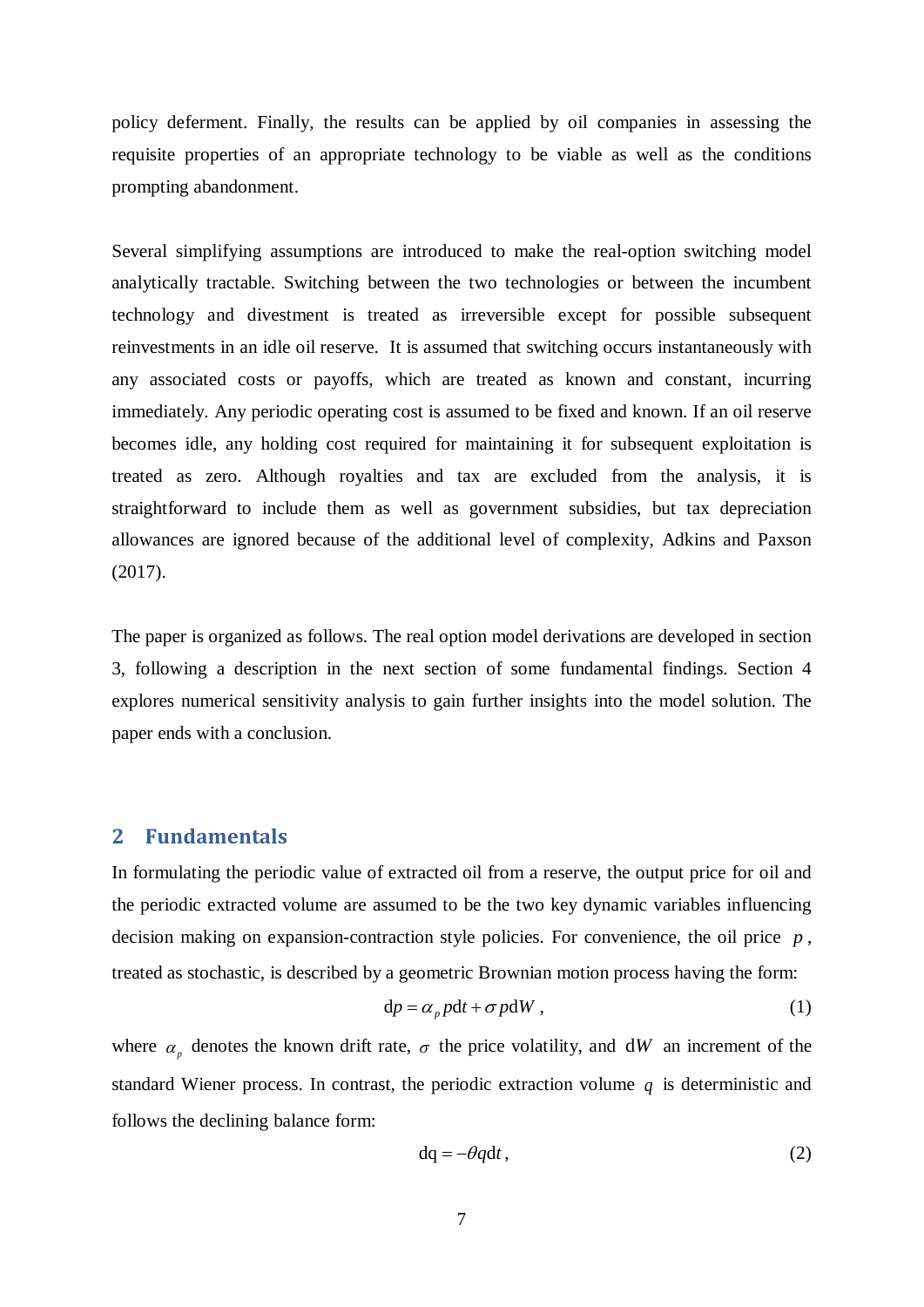where  $\theta > 0$  denotes a known depletion rate. For any prevailing q, the residual reserve volume is  $q/\theta$ , so for two reserves with identical periodic extraction volumes, that having the lower depletion rate has the greater reserve volume, or with identical depletion rates, that having the higher periodic extraction volume has the greater reserve volume.

The policy change assessment is based on the two-factor risk-neutral valuation relationship derived from (1) and (2) using Ito's Lemma, Brennan and Schwartz (1985):

$$
\frac{1}{2}\sigma^2 p^2 \frac{\partial^2 F}{\partial p^2} + (r - \delta) p \frac{\partial F}{\partial p} - \theta q \frac{\partial F}{\partial q} - rF = 0, \tag{3}
$$

where *F* denotes the relevant option value,  $\delta > 0$  the oil convenience yield and  $r > \alpha_p$  the risk-free rate. A valuation function satisfying (3), Adkins and Paxson (2011b), Adkins and Paxson (2017), takes the form:

$$
F = A_1 p^{\beta_1} q^{\gamma_1} + A_2 p^{\beta_2} q^{\gamma_2}, \tag{4}
$$

where  $A_1$  and  $A_2$  are two non-negative coefficients, and the generic parameters  $\beta$  and  $\gamma$  are related through the characteristic equation:

$$
Q(\beta, \gamma) = \frac{1}{2}\sigma^2 \beta (\beta - 1) + (r - \delta)\beta - \theta \gamma - r = 0.
$$
 (5)

Subsequently, it is shown  $\gamma_1 = \beta_1$ ,  $\gamma_2 = \beta_2$ , Paxson and Pinto (2005), so from (5)  $\beta_1$  and  $\beta_2$ are the respective positive and negative roots of:

$$
\beta_1, \beta_2 = \left(\frac{1}{2} - \frac{r - \delta - \theta}{\sigma^2}\right) \pm \sqrt{\left(\frac{1}{2} - \frac{r - \delta - \theta}{\sigma^2}\right)^2 + \frac{2r}{\sigma^2}},
$$
\n(6)

with  $\beta_1 > 1$  and  $\beta_2 < 0$ . From (6),  $\beta_1, \beta_2$  vary with the depletion rate  $\theta$ . Since  $\gamma_1 = \beta_1$ ,  $\gamma_2 = \beta_2$ , (3) and (4) can be framed without loss in terms of the single variable  $v = pq$ , which defines the periodic output value. The elements of *F* in (4),  $A_1 p^{\beta_1} q^{\gamma_1}$  and  $A_2 p^{\beta_2} q^{\gamma_2}$ , represent the expansion (investment) and contraction (divestment) option, respectively.

#### **2.1 Divestment**

An owner, operating an oil rig and incurring a periodic fixed cost denoted by *f* , faces divestment whenever its known divestment value denoted by *D* adequately compensates the value from continuously operating the rig, which is composed of its net operating value and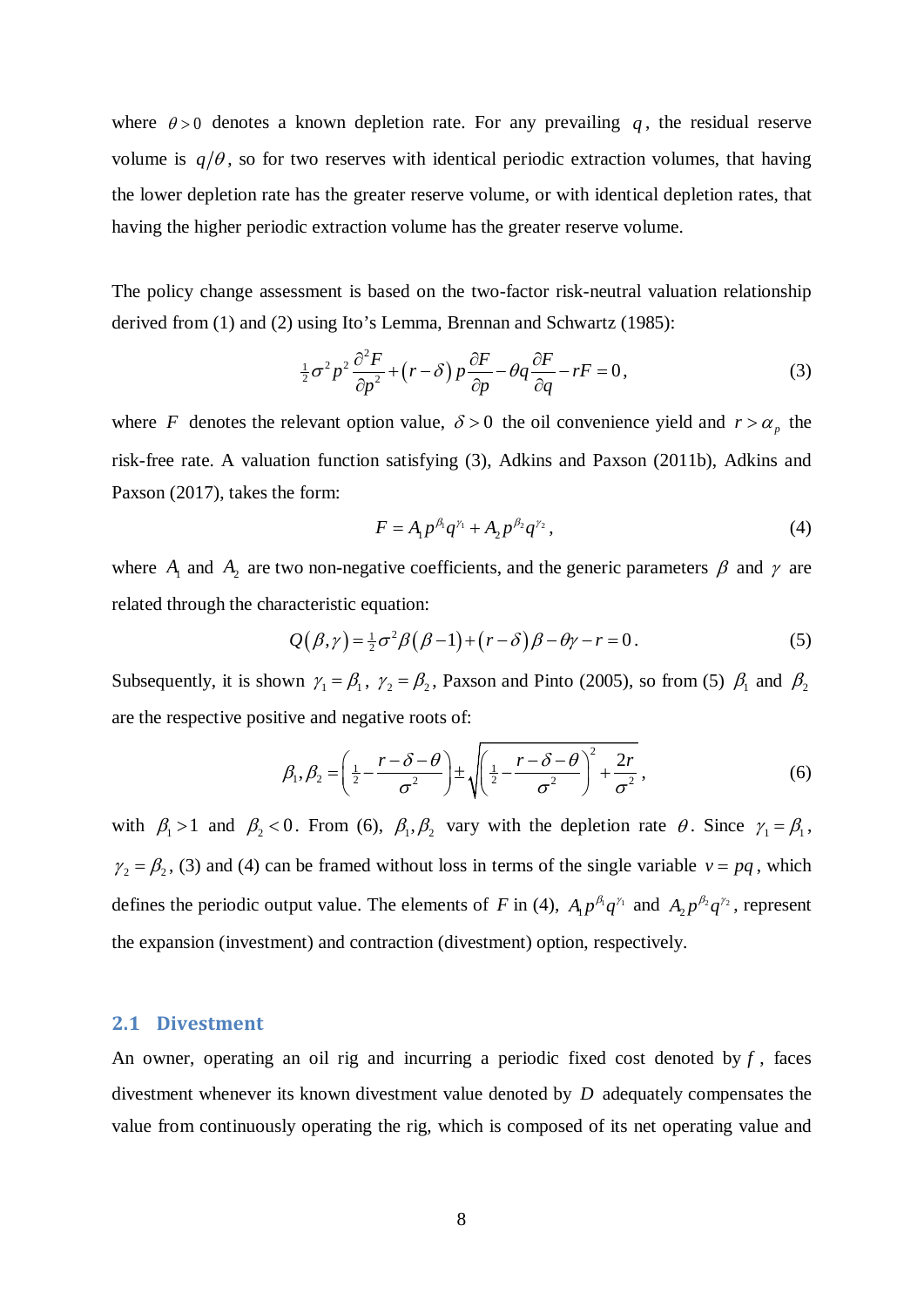the divestment option. If  $D < 0$  then divesting entails a decommissioning cost. The value matching relationship capturing this condition is:

$$
\frac{\hat{p}_D \hat{q}_D}{\delta + \theta} - \frac{f}{r} + A_2 \hat{p}_D^{\beta_2} \hat{q}_D^{\gamma_2} = D \,,\tag{7}
$$

where  $\hat{p}_D$  and  $\hat{q}_D$  represent the divestment thresholds for *p* and *q*, respectively. The two respective smooth pasting conditions justify the equality between  $\beta_2$  and  $\gamma_2$ , and enable (7) to be expressed as:

$$
\hat{v}_D = \hat{p}_D \,\hat{q}_D = \frac{-\beta_2}{1 - \beta_2} \bigg( D + \frac{f}{r} \bigg) \big( \delta + \theta \bigg),\tag{8}
$$

with:

$$
A_2 = \frac{\hat{v}_D^{1-\beta_2}}{-\beta_2(\delta+\theta)} = \left(\frac{D+f/r}{1-\beta_2}\right)^{1-\beta_2} \left(-\beta_2(\delta+\theta)\right)^{-\beta_2}
$$
(9)

The divestment option value characterized by  $A_2$  is an increasing function of the divestment value *D*, the periodic fixed cost *f*, the oil convenience yield  $\delta$  and the depletion rate  $\theta$ . Given the non-negativity of the divestment option and threshold,  $D+f/r > 0$ , so  $D < 0$  is permissible provided  $f/r > -D$ .

### **2.2 Investment**

The investment cost denoted by *K* is committed to operationalizing an oil rig provided that the net value generated by the investment including any embedded options adequately compensates the value of the investment opportunity. If divestment is the only embedded option, then this condition is captured by the following value matching relationship:

$$
A_1 \hat{p}_K^{\beta_1} \hat{q}_K^{\gamma_1} = \frac{\hat{p}_K \hat{q}_K}{\delta + \theta} - \frac{f}{r} - K + A_2 \hat{p}_K^{\beta_2} \hat{q}_K^{\gamma_2}
$$
(10)

where  $\hat{p}_K$  and  $\hat{q}_K$  represent the investment thresholds for *p* and *q*, respectively. The two respective smooth pasting conditions justify the equality between  $\beta_1$  and  $\gamma_1$ , and enable (10) to be expressed as:

$$
\hat{v}_K = \hat{p}_K \hat{q}_K = \frac{\beta_1(\delta + \theta)}{\beta_1 - 1} \left( K + \frac{f}{r} \right) - \frac{(\beta_1 - \beta_2)(\delta + \theta)}{\beta_1 - 1} A_2 \hat{v}_K^{\beta_2},\tag{11}
$$

where  $\hat{v}_k$  is the periodic output value threshold, with: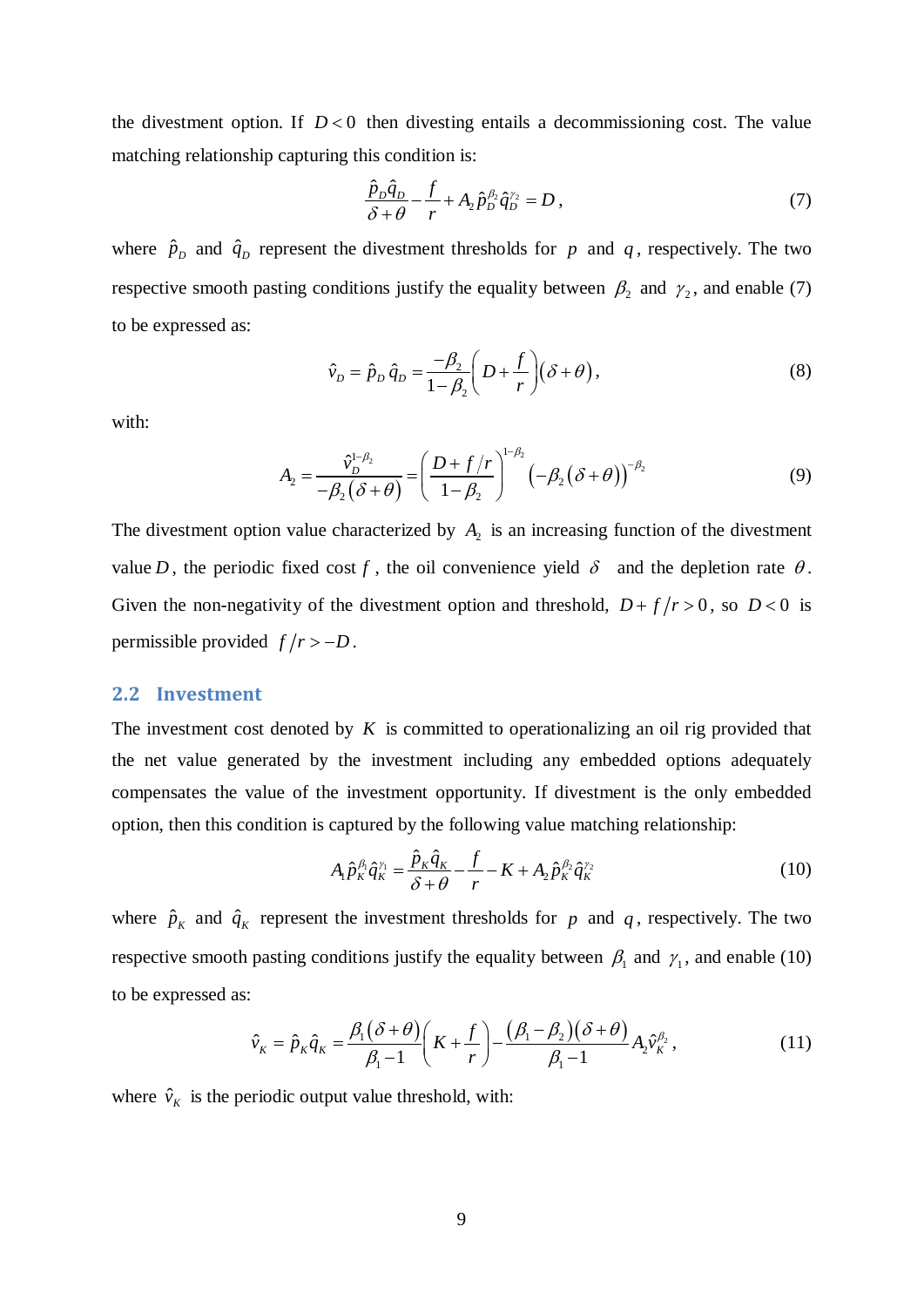$$
A_1 = \frac{\hat{v}_K^{1-\beta_1}}{\beta_1(\delta+\theta)} + \frac{\beta_2}{\beta_1} A_2 \hat{v}_K^{\beta_2-\beta_1}
$$
  
= 
$$
\frac{\hat{v}_K^{-\beta_1}}{(\beta_1-\beta_2)} \Bigg[ (1-\beta_2) \frac{\hat{v}_K}{(\delta+\theta)} + \beta_2 \Big(K + \frac{f}{r}\Big) \Bigg].
$$
 (12)

From (11), since  $(\beta_1 - \beta_2)/(\beta_1 - 1) > 0$ ,  $\hat{v}_k$  is less than that when the divestment option is absent, so the divestment value depresses the investment threshold and produces a hastening of the investment decision. Further, since  $A<sub>1</sub>$  is an increasing function of  $D$ , it makes the investment opportunity with a divestment option more desirable than one without.

# **3 Regrading Models**

A regrade<sup>[2](#page-9-0)</sup> to the appropriate technology is expected to transform the cost structure. Although its adoption should produce a beneficial reduction in the fixed operating cost, being appropriate entails that its extraction properties more closely match those of the marginal field. In particular, the appropriate technology is designed for a lower reserve volume and a lower rate of extraction than that for large-scale conventional platforms, which are typically deployed for substantial oil discoveries with commensurate rates of extraction. But, the reduced extraction rate associated with the appropriate technology implies a periodic revenue lower than that for the incumbent technology. The periodic revenue loss due to the regrade has to be compensated by a reduction in the fixed operating cost. Moreover, for a regrade from the conventional to the appropriate technology to be viable, the fixed operating cost reduction has to compensate not only the fall in periodic revenue but also the net investment cost incurred by the regrade.

The optimal condition signalling a regrade from the conventional to the appropriate technology depends on the state of the oil reserve. A reserve defined to be active entails the oil being actively extracted using the prevailing technology, whereas when in an idle state, the process of oil extraction has already been terminated and the associated assets divested. For an active reserve deploying the conventional technology, a regrade is only feasible provided that the owner has access to and can acquire the appropriate technology and the

<span id="page-9-0"></span><sup>&</sup>lt;sup>2</sup> The binary representation of technology as being conventional and appropriate is an abstraction, since in reality, offshore oil platforms vary in size with fixed platforms and compliant towers being the largest and floating production storage offloading (FPSO) facilities, possibly unattended and remotely controlled, being the smallest. The economics are commensurate with their size. Specialist firms, such as MFDevCo, offer switching advice on effective facilities conducive to marginal field economics.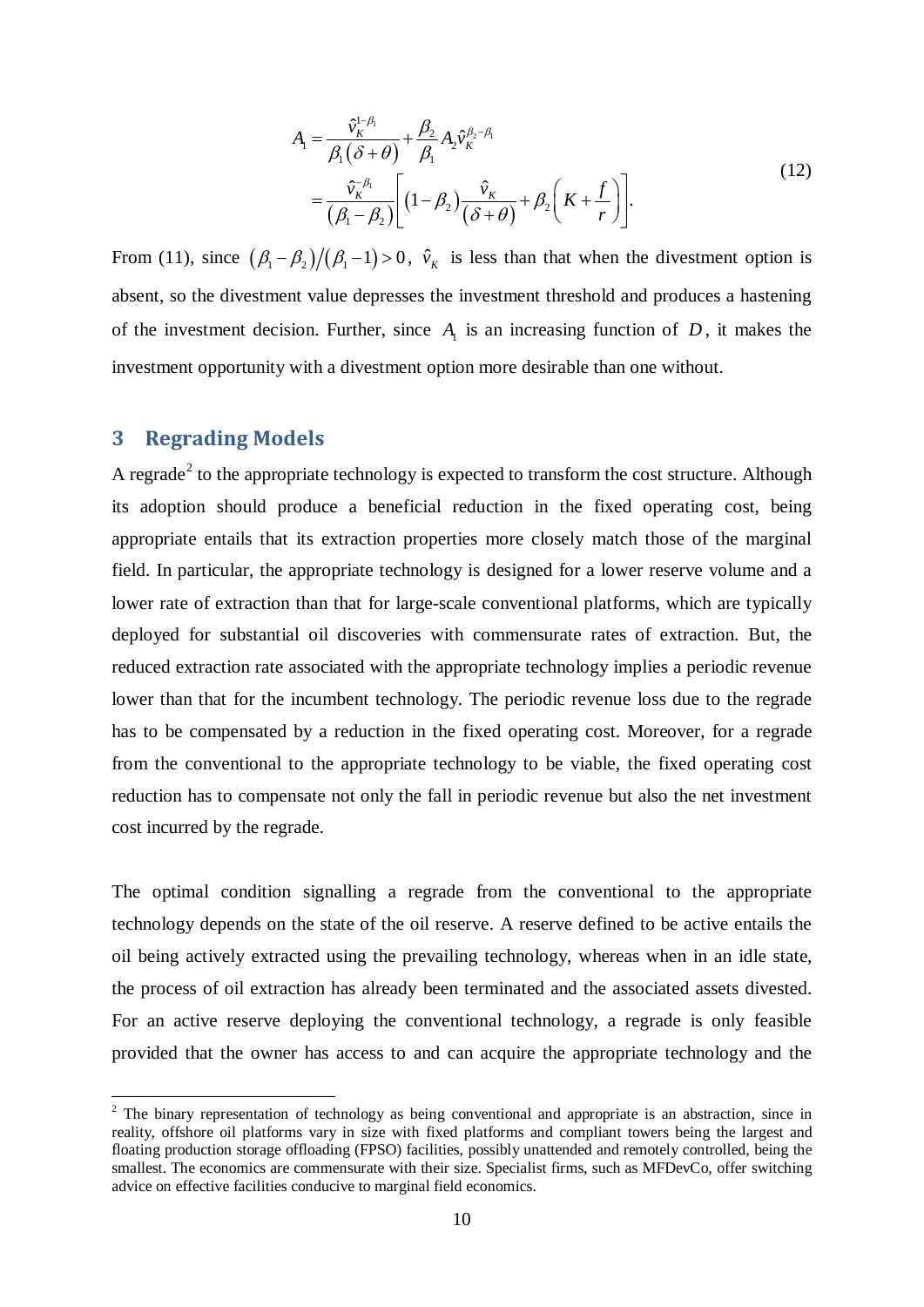trigger signalling a regrade occurs before that for a divestment. If the divestment trigger is activated before that for a regrade, then the associated assets are divested and the reserve becomes idle. When the reserve is idle, any regrade to the appropriate technology corresponds to a straightforward investment opportunity. In representing these possibilities, we introduce a subscript notation. In addition to the subscripts *D* and *K* denoting respectively divestment and investment, we use *R* to denote a regrade. The conventional and appropriate technologies are denoted by *X* and *Y* , respectively. Since the power parameters depend on the depletion rate,  $\beta_1$ ,  $\beta_2$  for technology *X* are denoted by  $\beta_{X_1}, \beta_{X_2}$  where  $\theta = \theta_X$ and for *Y* by  $\beta_{Y_1}, \beta_{Y_2}$  where  $\theta = \theta_Y$ . A list of the key variables in our analysis is presented in Table 1.

*\*\*\* Table 1 about here \*\*\**

#### **3.1 Active Reserve**

The reserve owner is assumed to be actively extracting oil from the reserve incurring a fixed periodic operating expenditure  $f<sub>x</sub>$ , having previously installed an oil extraction facility based on the conventional technology bearing a capital expenditure  $K_X$ . Over the passage of time, the owner may wish to re-appraise the viability of the incumbent technology whenever the residual reserve approaches depletion, extraction becomes economically marginal, or during times of significantly low oil prices. In deciding its prospects, the owner should consider the comparative merits of continuing with the conventional technology to extract the oil. The two alternatives to continuation are divestment without regrade and regrade with subsequent divestment. If divestment without regrade is adopted, then the owner foregoes the net revenue value from oil extraction under the conventional technology and instead receives the divestment value  $D<sub>x</sub>$  from the disposal of the productive assets, but pays a decommissioning cost if  $D_x < 0$ . If regrade with divestment is adopted, the owner receives the change in net revenue value due to the regrade, which, owing to periodic fixed operating expenditure under the appropriate technology  $f<sub>y</sub>$  being less than that under the conventional technology  $f<sub>x</sub>$ ,  $f_Y < f_X$ , is expected to be positive, but incurs a regrade capital expenditure  $R_Y$  net of any divestment value  $D<sub>x</sub>$ . For convenience, we assume an identical divestment value for either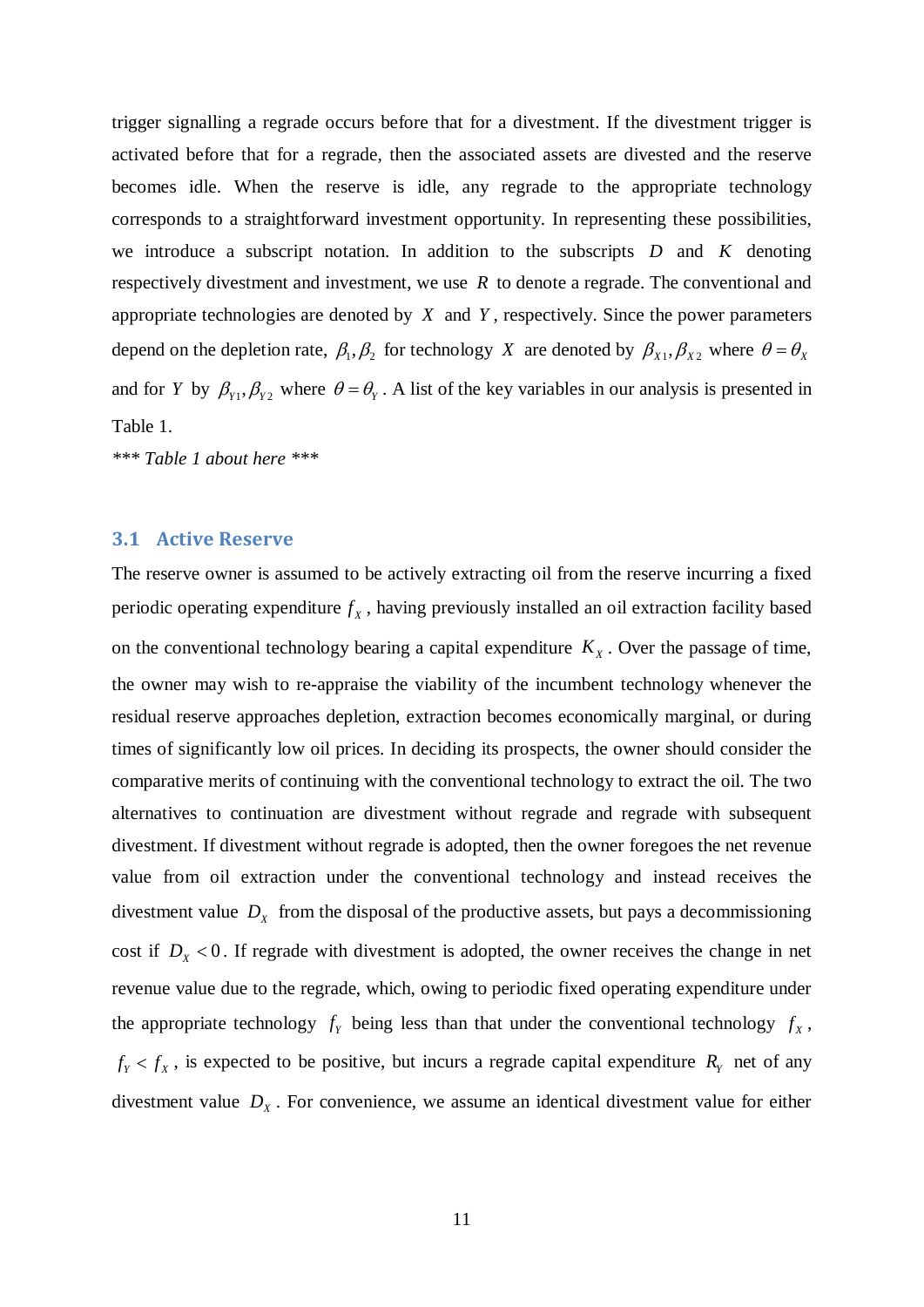divesting without regrade or for regrading with divestment<sup>[3](#page-11-0)</sup>. We consider first divestment without regrade, since its threshold discriminates between an active and an idle reserve, and because of this it plays a pivotal role in determining the optimal policy.

The owner continues to actively extract reserve oil deploying the conventional technology until the periodic output value *v* falls to the divestment threshold  $\hat{v}_{px}$  or below, at which point the oil extraction process is terminated and the accompanying facilities are divested. From (8):

$$
\hat{v}_{DX} = \hat{p}_{DX} \hat{q}_{DX} = \frac{-\beta_{X2}}{1 - \beta_{X2}} \left( D_X + \frac{f_X}{r} \right) \left( \delta + \theta_X \right). \tag{13}
$$

Also, the divestment option coefficient from (9) is:

$$
A_{2DX} = \left(\frac{D_x + f_x/r}{1 - \beta_{x2}}\right)^{1 - \beta_{x2}} \left(-\beta_{x2}(\delta + \theta_x)\right)^{-\beta_{x2}}.
$$
 (14)

While oil extraction under the conventional technology remains active, with a periodic output value exceeding the divestment threshold,  $v \geq \hat{v}_{DX}$ , the owner may deliberate on the merits of deploying the incumbent compared to the appropriate technology. In the absence of optionality, the net revenue value for an active reserve under the conventional technology is  $pq_X/(\delta + \theta_X) - f_X/r$ , where  $q_X$  denotes its periodic output. The owner holds an embedded option to regrade the conventional large-scale incumbent extraction technology with its high capital and operating expenditures to a more appropriate smaller-scale technology having a relatively lower capital and operating expenditures. At regrade, the net revenue value for the residual oil reserve under the appropriate technology is  $pq_Y/(\delta + \theta_Y) - f_Y/r$ , where  $q_Y$ denotes its periodic output. Since the residual oil reserve volume at regrade are equal under each technology, then  $q_x/\theta_x = q_y/\theta_y$ . Further, the periodic extraction volume for the appropriate technology is expected to be lower, so  $q_y < q_x$  with  $\theta_y < \theta_x$ . Ignoring any optionality, and since any viable regrade requires the net capital expenditure to be at least covered, the incremental gain derived from operating at a lower fixed cost  $(f_x - f_y)/r > 0$ has to more than outweigh the loss in revenue incurred from operating at a lower output level, which is:

<span id="page-11-0"></span><sup>&</sup>lt;sup>3</sup> It is a minor adjustment to amend for different divestment values associated with the policies of divestment without regrade and regrade with divestment.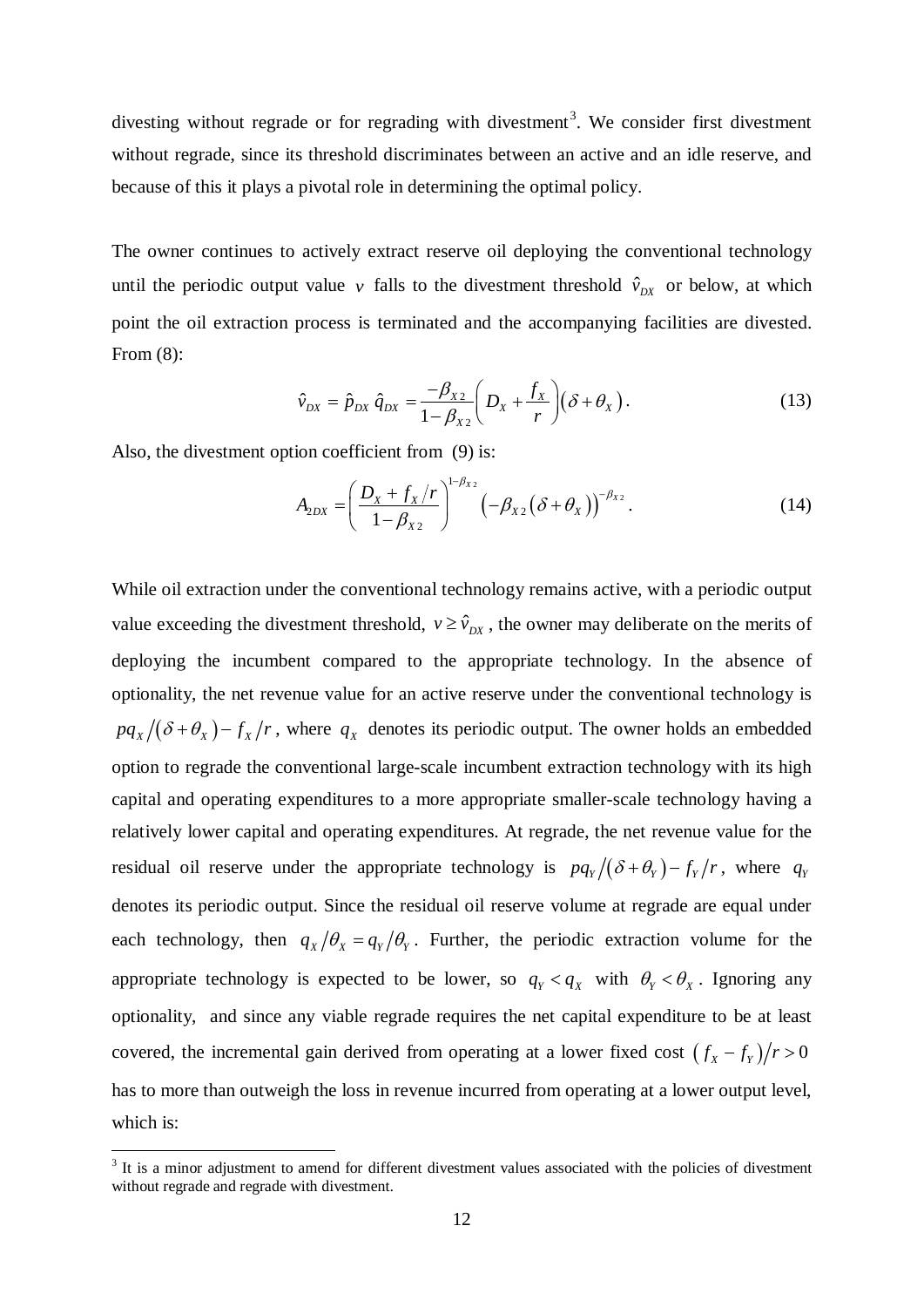$$
\frac{f_X - f_Y}{r} + pq_Y \left( \frac{1}{\delta + \theta_Y} - \frac{\theta_X}{\theta_Y(\delta + \theta_X)} \right) > 0,
$$

where:

$$
\frac{1}{\delta + \theta_{Y}} - \frac{\theta_{X}}{\theta_{Y}(\delta + \theta_{X})} = -\frac{\delta(\theta_{X} - \theta_{Y})}{\theta_{Y}(\delta + \theta_{X})(\delta + \theta_{Y})} < 0.
$$
\n(15)

For a regrade to be viable, the value attained from the regrade by adopting a technology having a lower fixed operating cost has to compensate the accompanying loss in value of the ensuing revenue decline.

The optimal regrade threshold is defined by  $\hat{v}_{RY} = \hat{p}_R \hat{q}_{RY}$ , which is expressed in terms of the appropriate technology. Since a regrade to the appropriate technology is feasible provided extraction under the conventional technology remains active, the periodic output value  $v_x$ has to at least exceed the divestment threshold,  $v_x \geq \hat{v}_{DX}$ , which is expressed in terms of the conventional technology. To show that a regrade is feasible because it happens during the active state, the divestment and regrade thresholds have to be expressed in identical units. At regrade, the residual volumes under either technology are identical,  $q_x/\theta_x = q_y/\theta_y$ , so the adjusted divestment threshold expressed in the units of the appropriate technology  $\hat{v}_{DX}^{adj}$  can be specified as:

$$
\hat{v}_{DX}^{adj} = \frac{\theta_Y}{\theta_X} \hat{v}_{DX} \,. \tag{16}
$$

Provided  $\hat{v}_{RY} \ge \hat{v}_{DX}^{adj}$ , a regrade is feasible and implementable.

Since both regrade and divestment are motivated by inadequately low values for the periodic output value, their option properties are similar. So the regrade option is inversely related to both the oil price and the periodic output volume and specified by  $A_{2RV} \hat{p}^{\beta_{Y2}} \hat{q}_Y^{\gamma_{Y2}}$ , where the power parameters reflect depletion rate for the appropriate technology. A regrade is economically justified provided the generated incremental net gains at least compensate the associated incremental net opportunity costs, where both gains and costs are interpreted to include any embedded options. The incremental net gains are determined from three distinct sources: (i) the net periodic output value from using the appropriate technology, less (ii) the capital expenditure incurred in its installation net of the divestment value yielded by abandoning part or all of the conventional technology, and (iii) the divestment option of the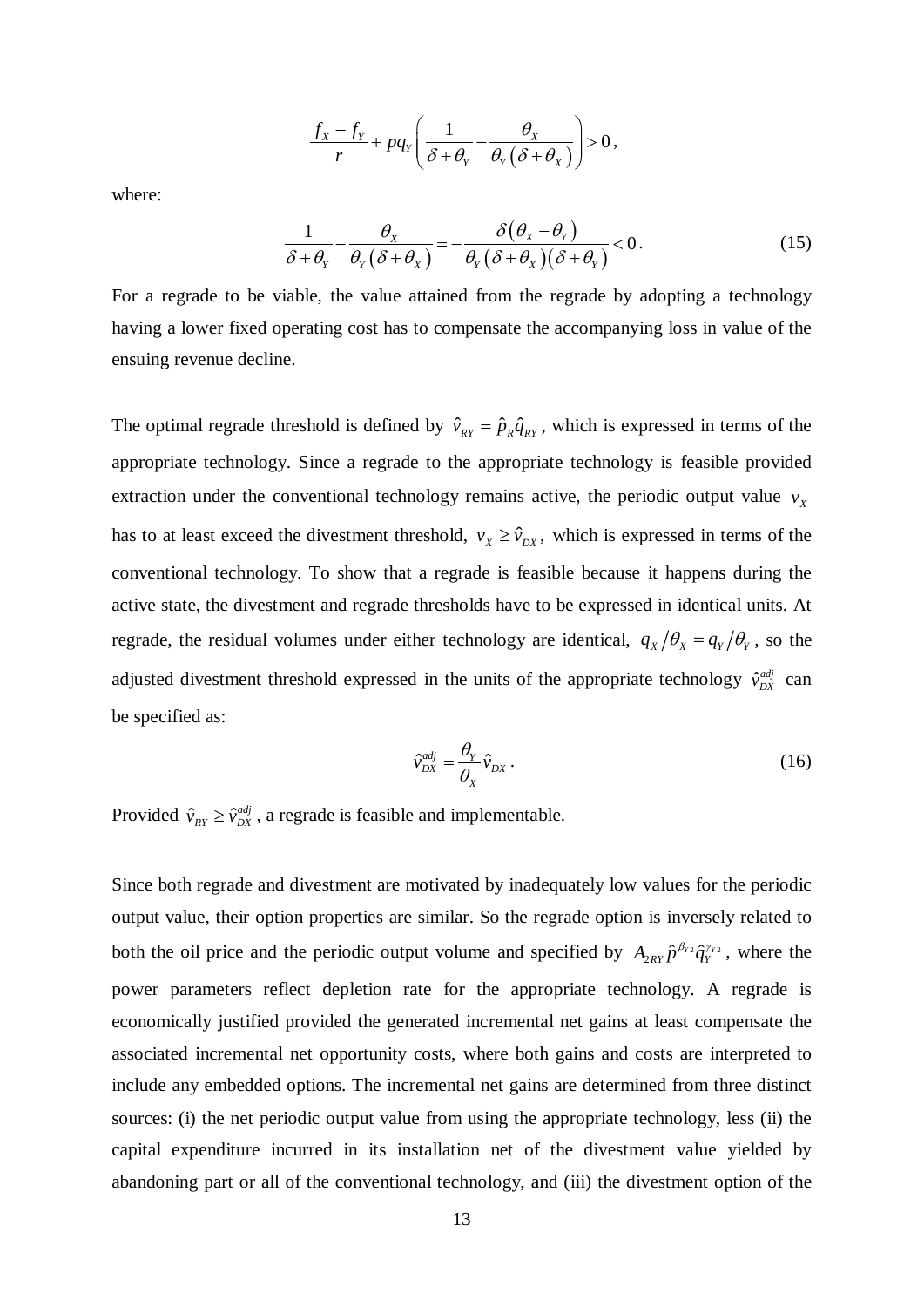appropriate technology. The associated net incremental costs are represented by (i) the net periodic output value foregone due to the conventional technology being regraded, and (ii) the regrade option value. The periodic output threshold levels signalling an optimal regrade are denoted by  $\hat{q}_{RX}$  and  $\hat{q}_{RY}$  for the conventional and appropriate technologies, respectively. Because the residual oil reserve volume is identical under either technology,  $\hat{q}_{RX}/\theta_x = \hat{q}_{RY}/\theta_y$ . We denote the corresponding optimal oil price threshold by  $\hat{p}_R$ . The value matching relationship for regrade expressed in terms of  $\hat{q}_{RY}$  is:

$$
\frac{\hat{p}_R \hat{q}_{RY} \theta_X}{\theta_Y (\delta + \theta_X)} - \frac{f_X}{r} + A_{2RY} \hat{p}_R^{\beta_{Y2}} \hat{q}_{RY}^{\gamma_{Y2}} \n= \frac{\hat{p}_R \hat{q}_{RY}}{\delta + \theta_Y} - \frac{f_Y}{r} - (R_Y - D_X) + A_{2DY} \hat{p}_R^{\beta_{Y2}} \hat{q}_{RY}^{\gamma_{Y2}},
$$
\n(17)

where  $A_{2DY}$  is the divestment option coefficient for the appropriate technology, which is found in the exactly the same way as for (14):

$$
A_{2DY} = \left(\frac{D_{Y} + f_{Y}/r}{1 - \beta_{Y2}}\right)^{1 - \beta_{Y2}} \left(-\beta_{Y2}(\delta + \theta_{Y})\right)^{-\beta_{Y2}}.
$$
 (18)

The smooth-pasting condition with respect to  $p$  associated with (17) can be expressed<sup>[4](#page-13-0)</sup> as:

$$
\frac{\hat{p}_{R}\hat{q}_{RY}\theta_{X}}{\theta_{Y}(\delta+\theta_{X})} + \beta_{Y2}A_{2RY}\hat{p}_{R}^{\beta_{Y2}}\hat{q}_{RY}^{\gamma_{Y2}} = \frac{\hat{p}_{R}\hat{q}_{RY}}{\delta+\theta_{Y}} + \beta_{Y2}A_{2DY}\hat{p}_{R}^{\beta_{Y2}}\hat{q}_{RY}^{\gamma_{Y2}},
$$
(19)

which, in the absence of any divestment optionality, demonstrates  $\beta_{y_2}$  < 0. By comparing the two smooth-pasting conditions with respect to price and output,  $\gamma_{Y2} = \beta_{Y2}$ . Combining (17) and (19) yields the optimal threshold  $\hat{v}_{RY} = \hat{p}_R \hat{q}_{RY}$  for the periodic output value under the appropriate technology, where:

$$
\hat{p}_R \hat{q}_{RT} \left[ \frac{1}{\delta + \theta_Y} - \frac{\theta_X}{\theta_Y (\delta + \theta_X)} \right] = \frac{\beta_{Y2}}{\beta_{Y2} - 1} \left[ \left( R_Y - D_X \right) + \frac{f_Y - f_X}{r} \right].
$$
\n(20)

By (15), for a viable solution to exist,  $f_x > r(R_{YM} - D_{XM}) + f_y$ , so the gain from foregoing the conventional technology fixed cost has to more than compensate the return on the net capital expenditure and the appropriate technology fixed cost. Since  $0 < \beta_{Y2}/(\beta_{Y2}-1) < 1$ , a regrade is only economically justified if the output value difference between the appropriate and the conventional technology is less than the cost value difference including the net

<span id="page-13-0"></span><sup>&</sup>lt;sup>4</sup> This is derived by multiplying the smooth pasting condition by  $\hat{p}_R$ .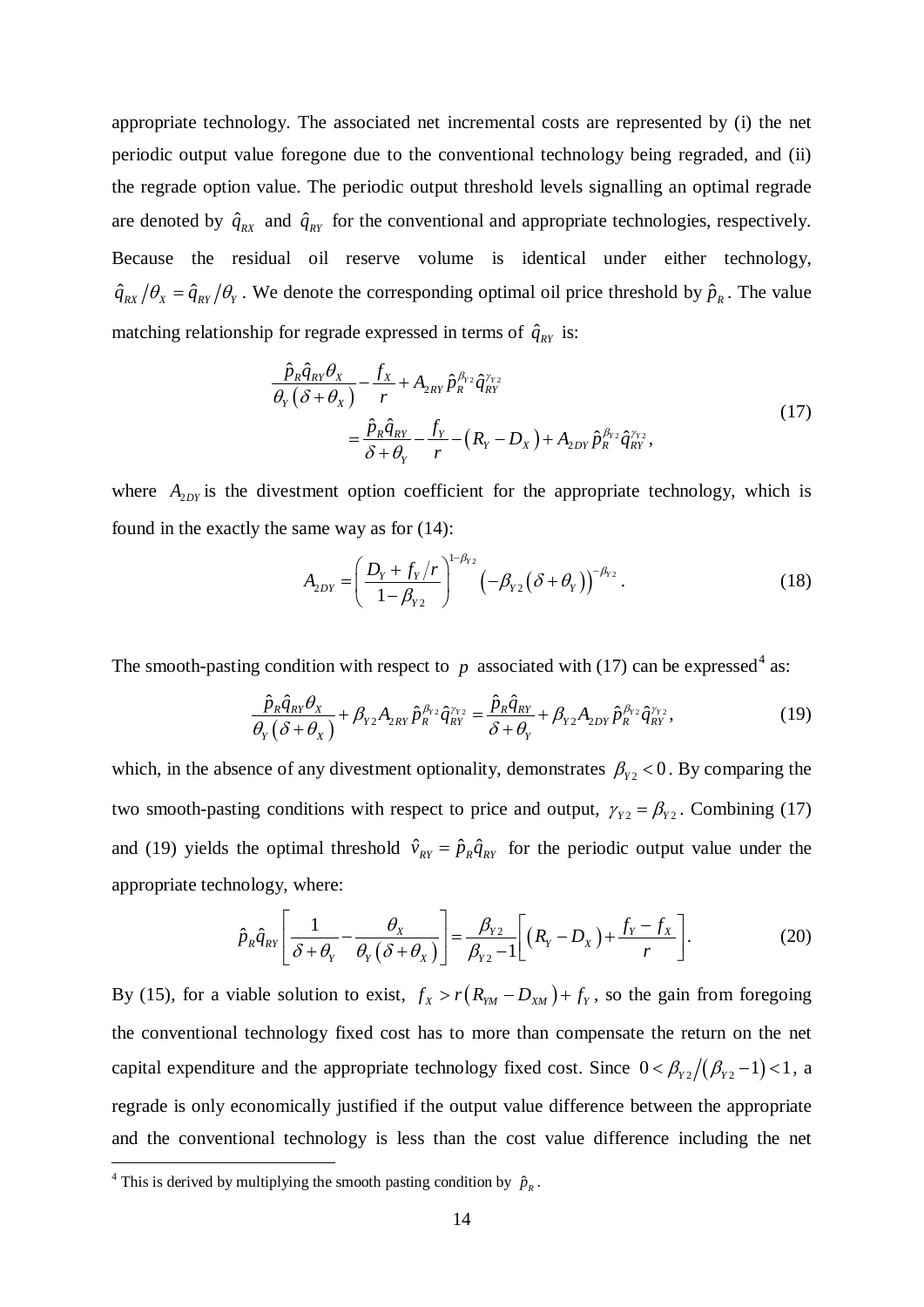regrade cost. Alternatively, the output value foregone has to exceed the overall cost value saving. Also, the regrade threshold  $\hat{v}_{RY}$  is linearly dependent on  $R_y, f_y, D_x, f_x$ , (20), the association being negative for the former two but positive for the latter two. A more unfavourable cost structure for the appropriate technology (increases in  $R<sub>y</sub>$  and  $f<sub>y</sub>$ ) entails a decrease in  $\hat{v}_{\text{av}}$  leading to a deferral of the regrade decision. In contrast, a more unfavourable cost structure for the conventional technology (increases in  $f_x$  and  $D_x$ ) produces a threshold increase and an advancement of the regrade decision. For a positive decommissioning cost  $(D_x < 0)$ , a rise is associated with a decision deferment. Finally, we also have:

$$
A_{2RY} = \frac{\hat{v}_{RY}}{\beta_{Y2}} \left[ \frac{1}{\delta + \theta_Y} - \frac{\theta_X}{\theta_Y (\delta + \theta_X)} \right] \hat{v}_{RY}^{-\beta_{Y2}} + A_{2DY} > A_{2DY}.
$$
 (21)

Since  $A_{2DY} > 0$ , the unexercised regrade option is always greater in the presence of the divestment option, making it more valuable. Further, in the absence of divestment optionality with  $A_{2DY} = 0$ , then for  $A_{2RY} > 0$  again we require  $\theta_X > \theta_Y$ .

## **3.2 Reactivating an Idle Reserve**

When an oil reserve enters an idle state, a regrade is classified to have been infeasible. However, an investment opportunity in the appropriate technology continues to exist provided the cost of keeping this option open including maintenance are minimal. In the absence of a feasible regrade with  $\hat{v}_{RY} < \hat{v}_{DX}^{adj}$ , oil extraction is terminated when the periodic output value  $v_x$  falls to the divestment threshold,  $\hat{v}_{px}$ , the facility is shut down, any divestment value is recovered (returned) and the reserve becomes idle. At shut-down, the oil price is  $p_{DX}$  and the residual reserve volume  $q_{DX}/\theta_x$  where  $p_{DX}q_{DX} = \hat{v}_{DX}$ . Subsequently, while the residual reserve volume remains unchanged, the price fluctuates both positively and negatively according to its stochastic process. If reactivated, the residual reserve volume is valued at zero because of being a sunk  $cost<sup>5</sup>$  $cost<sup>5</sup>$  $cost<sup>5</sup>$  despite carrying a value exceeding zero. The idle reserve may be reactivated under the appropriate technology during a favourable oil price period provided the ensuing revenue value is sufficient to bear the installation and operating costs as well as the investment option value net of any divestment option value. Given that

<span id="page-14-0"></span><sup>&</sup>lt;sup>5</sup> It is possible for the idle reserve to have a non-zero price in the presence of an actively traded market; the current analysis is straightforward to amend to reflect this.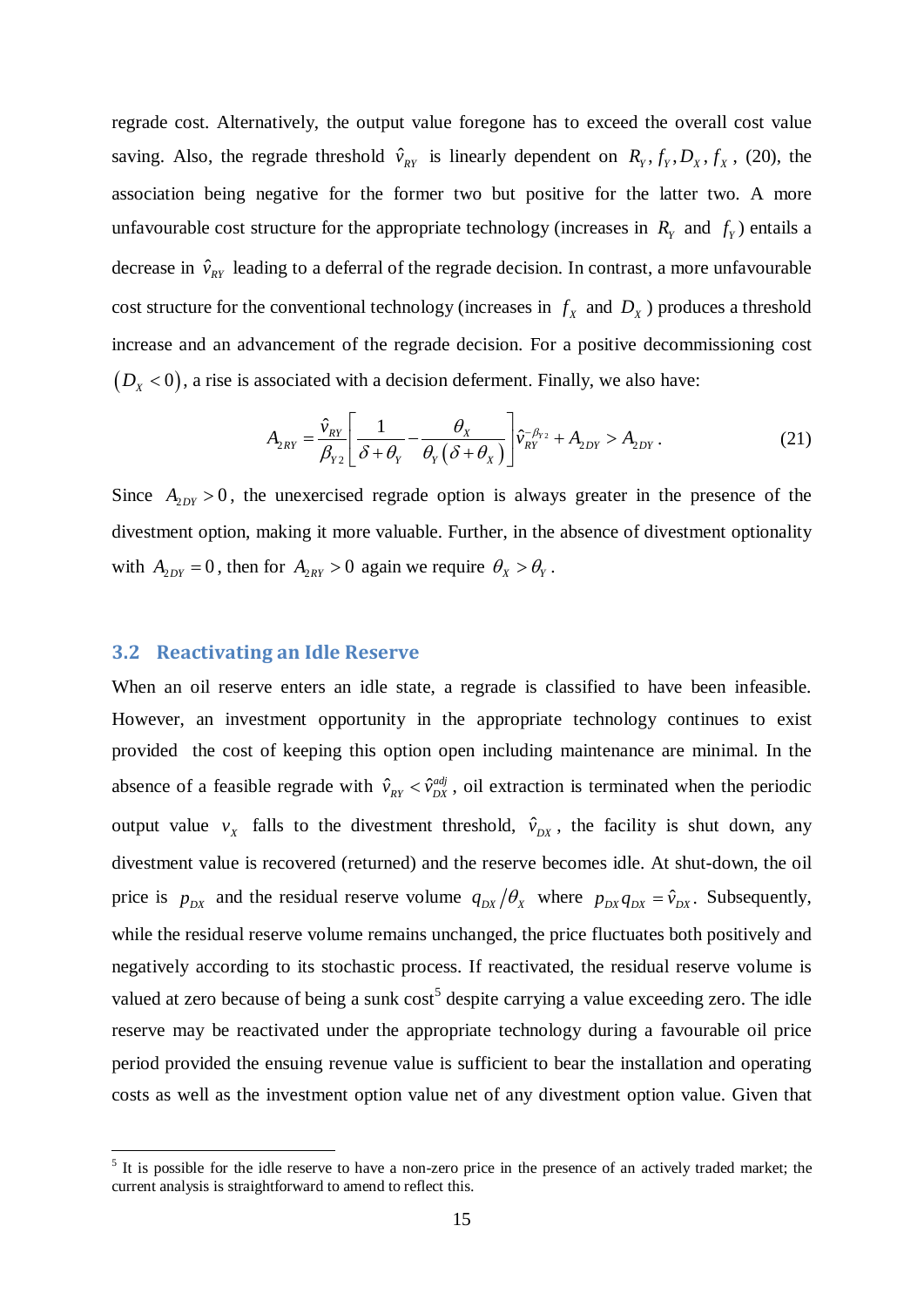the opportunity value of investing in the appropriate technology is  $A_{1\kappa Y} p^{\beta_{Y_1}} q^{\gamma_{Y_1}}$ , the valuematching relationship from (10) is:

$$
A_{1KY}\hat{p}_{KY}^{\beta_{Y1}}\hat{q}_{KY}^{\gamma_{Y1}} = \frac{\hat{p}_{KY}\hat{q}_{KY}}{\delta + \theta_Y} - \frac{f_Y}{r} - K_Y + A_{2DY}\hat{p}_{KY}^{\beta_{Y2}}\hat{q}_{KY}^{\gamma_{Y2}},
$$
(22)

where  $\hat{p}_{KY}$  and  $\hat{q}_{KY}$  denote the respective thresholds for the price and periodic volume. In (22), the periodic volume is treated as a variable because it is inherently dynamic, and not as a known constant. The solution is expressed in terms of the periodic revenue threshold level,  $\hat{v}_{KY} = \hat{p}_{KY}\hat{q}_{KY}$ , where by setting  $\hat{q}_{KY} = q_{DX}\theta_Y/\theta_X$  enables the price threshold  $\hat{p}_{KW}$  to be obtained as a single value. Following §2.2, then from (11), (12), (8) and (9), we have, respectively:

$$
\hat{v}_{KY} = \frac{\beta_{1Y} (\delta + \theta_Y)}{\beta_{1Y} - 1} \left( K_Y + \frac{f_Y}{r} \right) - \frac{(\beta_{Y1} - \beta_{Y2}) (\delta + \theta_Y)}{\beta_{Y1} - 1} A_{2DY} \hat{v}_{KY}^{\beta_{Y2}}
$$
(23)

$$
A_{1KY} = \frac{\hat{v}_{KY}^{1-\beta_{Y1}}}{\beta_{Y1}(\delta + \theta_Y)} + \frac{\beta_{Y2}}{\beta_{Y1}} A_{2DY} \hat{v}_{KY}^{\beta_{Y2} - \beta_{Y1}}
$$
(24)

$$
\hat{v}_{DY} = \hat{p}_{DY}\,\hat{q}_{DY} = \frac{-\beta_{Y2}}{1 - \beta_{Y2}} \bigg( D_Y + \frac{f_Y}{r} \bigg) (\delta + \theta_Y) \tag{25}
$$

$$
A_{2DY} = \frac{\hat{v}_{DY}^{1-\beta_2}}{-\beta_2(\delta + \theta_Y)} = \left(\frac{D_Y + f_Y/r}{1-\beta_{Y2}}\right)^{1-\beta_{Y2}} \left(-\beta_{Y2}(\delta + \theta_Y)\right)^{-\beta_{Y2}}
$$
(26)

We surmise that investment threshold  $\hat{v}_{KY}$  for the appropriate technology has to exceed the adjusted divestment threshold  $\hat{v}_{DX}^{adj}$ . If a regrade is not feasible, then any difference between the two thresholds,  $\hat{v}_{KY}$  and  $\hat{v}_{DX}^{adj}$ , reflects an oil price variation because the residual reserve volume remains unchanged. A ratio  $\hat{v}_{KY}/\hat{v}_{DX}^{adj} > 1$  implying a favourable price change is treated as essential for overcoming the relative unattractiveness of implementing the appropriate technology investment compared to the divest-regrade policy. Further, from (20) we observe a negative linear association between the regrade threshold  $\hat{v}_{RY}$  and the investment cost  $R_Y$  (and fixed cost  $f_Y$ ). A feasible regrade with  $\hat{v}_{RY} \ge \hat{v}_{DX}^{adj}$  is a more likely occurrence for relatively smaller  $R_Y$  (and  $f_Y$ ) values, whilst relatively higher  $R_Y$  (and  $f_Y$ ) values create an infeasibility. Since reactivating entails any regrade to be infeasible, we can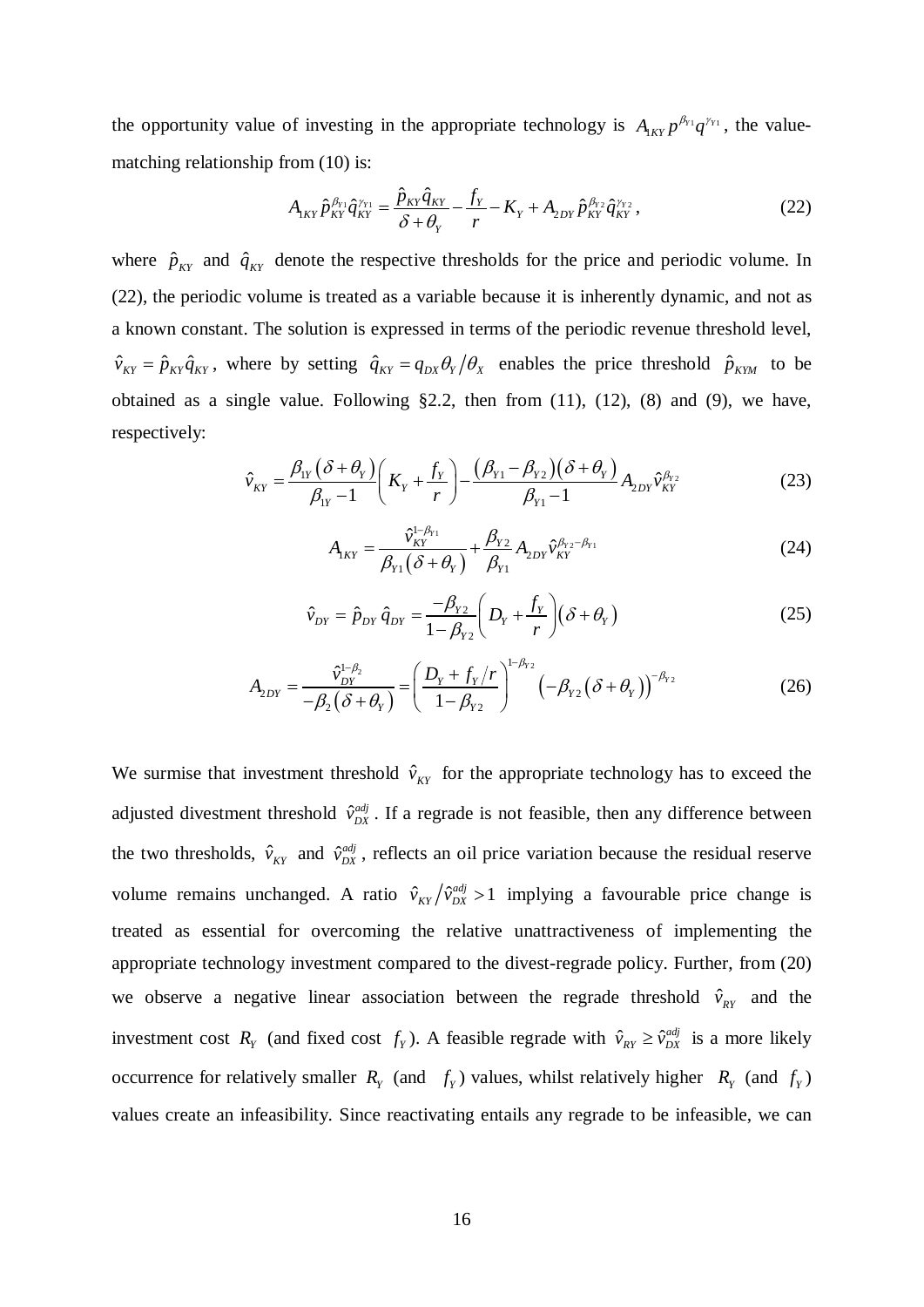expect the  $R<sub>y</sub>$  (and  $f<sub>y</sub>$ ) values to be relatively high, which feeds into a relatively high investment threshold  $\hat{v}_{KY}$ . Consequently, it is reasonable to expect  $\hat{v}_{KY}/\hat{v}_{DX}^{adj} > 1$ .

## **3.3 Divestment Deferral**

A regrade may not entail a full divestment of the conventional technology, since a part of the existing installation and infrastructure may be essential to implementing and operationalizing the appropriate technology. If we denote by  $\varphi$  the proportional value of the conventional technology divested at the switch, then  $\varphi D_x$  is the redeemed (expended) amount from divesting the inessential part of the conventional technology at regrade, while the remainder  $(1-\varphi)D_x$  is redeemed (expended) at the time of divesting the appropriate technology, yielding a then total divested amount  $(1-\varphi)D_x + D_y$ . Although our numerical evaluations constrains  $0 \le \varphi \le 1$ , we recognize the possibility of  $\varphi < 0$  implying at a regrade a decommission charge if  $D_x > 0$  or a divestment gain if  $D_x < 0$ . The regrade threshold for a deferred divestment is denoted by  $\hat{v}_{RY(\varphi)}$ . From (17), the value matching relationship becomes:

$$
\frac{\hat{v}_{\text{RY}(\varphi)}\theta_{X}}{\theta_{Y}(\delta+\theta_{X})}-\frac{f_{X}}{r}+A_{2\text{RY}(\varphi)}\hat{v}_{\text{RY}(\varphi)}^{\beta_{Y2}}=\frac{\hat{v}_{\text{RY}(\varphi)}}{\delta+\theta_{Y}}-\frac{f_{Y}}{r}-\left(R_{Y}-\varphi D_{X}\right)+A_{2\text{DY}(\varphi)}\hat{v}_{\text{RY}(\varphi)}^{\beta_{Y2}}\,,\tag{27}
$$

where  $A_{2RV(\varphi)}$  is the switch option coefficient and  $A_{2DY(\varphi)}$  the divestment option coefficient for the appropriate technology, which is given from (18) by:

$$
A_{2DY(\varphi)} = \left(\frac{(1-\varphi)D_x + D_y + f_y/r}{1-\beta_{Y2}}\right)^{1-\beta_{Y2}} \left(-\beta_{Y2}(\delta + \theta_Y)\right)^{-\beta_{Y2}}.
$$
 (28)

The appropriate technology divestment threshold  $\hat{v}_{DY(\varphi)}$  from (8) is given by:

$$
\hat{v}_{DY(\varphi)} = \frac{-\beta_{Y2}}{1 - \beta_{Y2}} \bigg( (1 - \varphi) D_X + D_Y + \frac{f_Y}{r} \bigg) (\delta + \theta_Y).
$$
\n(29)

From the smooth pasting condition associated with (27), the switch threshold, similar to (20), is expressed as:

$$
\hat{v}_{\text{RY}(\varphi)} \left[ \frac{1}{\delta + \theta_{\text{Y}}} - \frac{\theta_{\text{X}}}{\theta_{\text{Y}} (\delta + \theta_{\text{X}})} \right] = \frac{\beta_{\text{Y2}}}{\beta_{\text{Y2}} - 1} \left[ \left( R_{\text{Y}} - \varphi D_{\text{X}} \right) + \frac{f_{\text{Y}} - f_{\text{X}}}{r} \right] \tag{30}
$$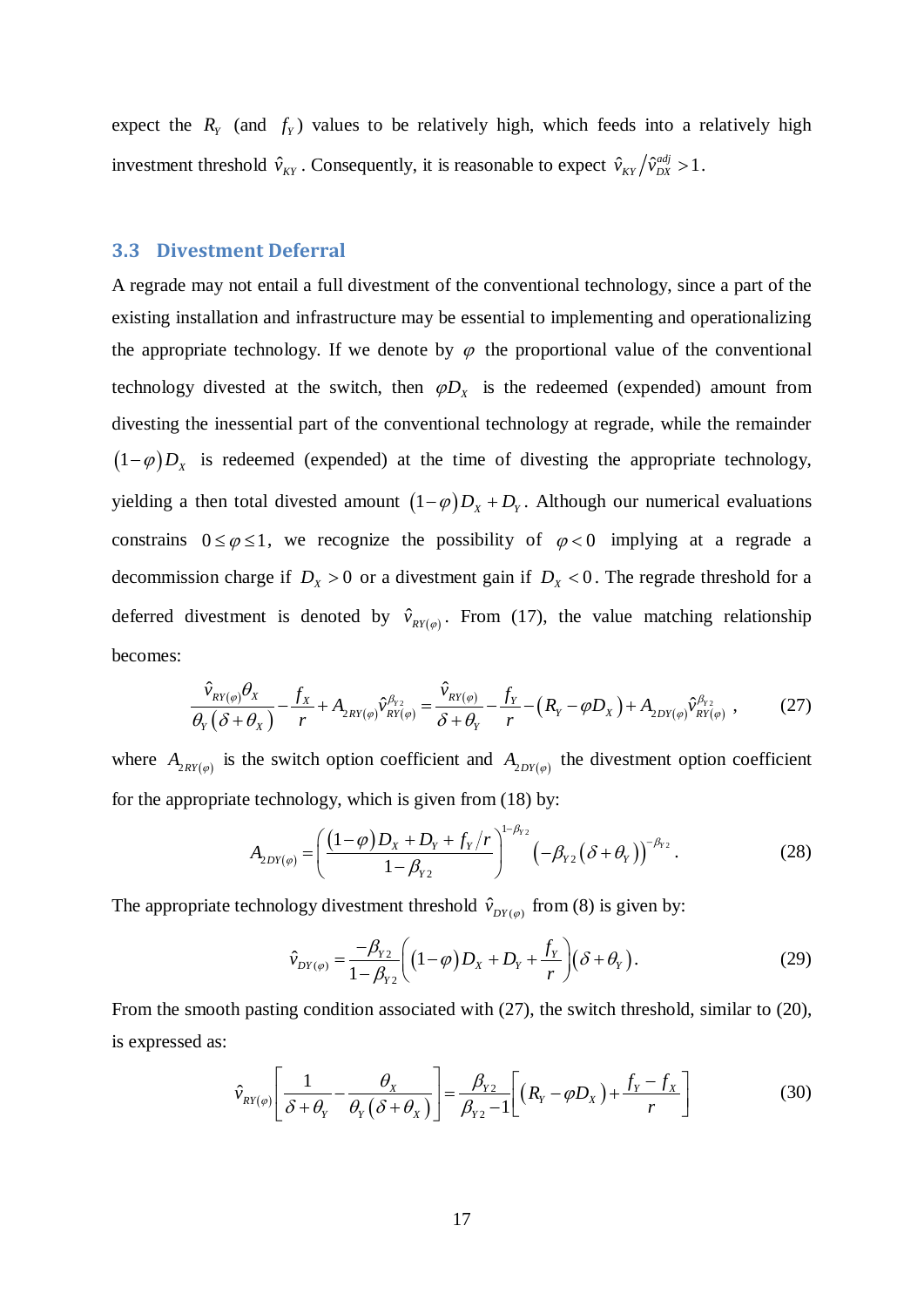For a feasible solution to exist,  $\varphi$  is not allowed to violate  $(1 - \varphi)D_x + D_y + f_y/r > 0$  from (28) and  $r(R_y - \varphi D_x) + (f_y - f_x) > 0$  from (30). The regrade option coefficient  $A_{2RV(\varphi)}$  is evaluated as  $A_{2RY}$  in (21) after setting  $\hat{v}_R = \hat{v}_{R(\varphi)}$  and  $A_{2DY} = A_{2DY(\varphi)}$ .

In the presence of decommissioning charges, postponing a part of the conventional technology divestment makes a regrade more attractive due to the deferral of the implied negative cash flow. If  $D_x < 0$ , then increases in  $\varphi$  are associated with decreases in the switch threshold (30) but increases in the divestment threshold for the appropriate technology (29). A divestment deferral advances the timing of a switch to the appropriate technology owing to the decreased foregone value of the fixed and divestment cost for the conventional technology, but also defers the timing of the divestment for the appropriate technology owing to the increased decommissioning cost. By deferring part of the conventional technology decommissioning charge, the appropriate technology with its more favourable cost structure is implemented earlier and operated for longer before being inevitably divested.

# **4 Numerical Illustrations**

Further insights into the behaviour of the solution are obtained through numerical sensitivity analysis. The simulations are in the main generated from the base case, presented in Table 2. The conventional technology is seen to be more expensive, in terms of both investment and operating cost, but it has the merit of having a greater depletion rate due to the requirement  $\theta_x > \theta_y$ . At divestment, both technologies incur decommissioning costs (or negative divestment values), with respective absolute divestment value-investment cost ratios of 5.0% and 3.0%. The values in Table 2 are selected so that the two conditions on divestment  $f > -rD$  and upgrade  $f_x > r(R_y - D_x) + f_y$  are satisfied. The values for the option power parameters are also presented, because of their difference due to the different depletion rates. *\*\*\* Table 2 about here \*\*\**

#### **4.1 Active Reserve**

The divestment and investment-divestment results for the two stand-alone technologies evaluated using the Table 2 values are presented in Table 3. This clearly shows that the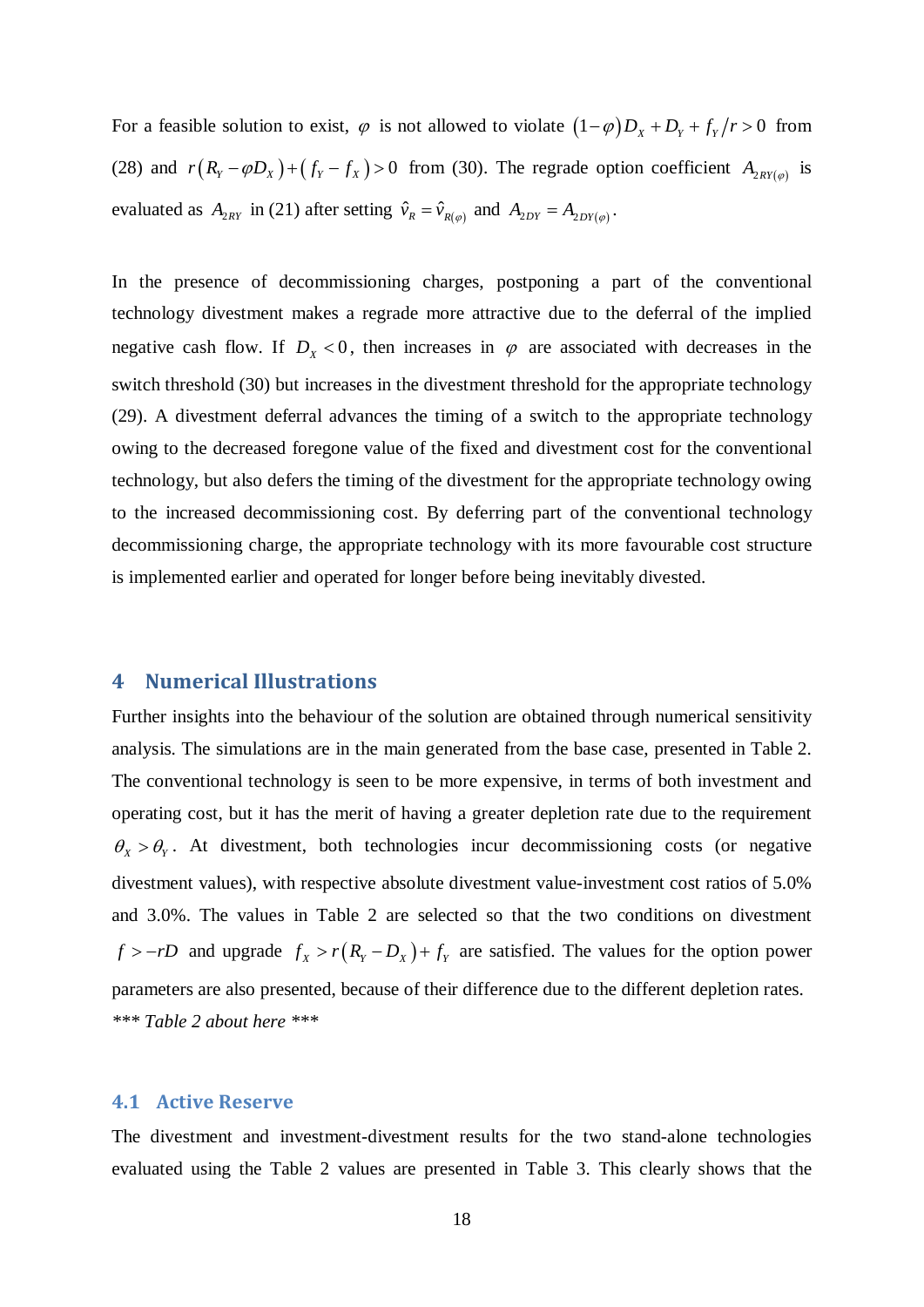investment and divestment decisions are exercised at a lower periodic output value for the appropriate technology because of its more favourable cost structure. Although our interest lies in the regrade decision, the conventional technology divestment threshold  $\hat{v}_{px}$  = 797.48 is critical because it represents the lower threshold bound for a regrade to be feasible. This bound has to be expressed in units applicable to the appropriate technology. At a regrade, the residual oil reserve remains intact,  $q_x/\theta_x = q_y/\theta_y$ , and since any regrade takes place instantaneously with no change in the oil price, an optimal regrade is feasible provided  $\hat{v}_{RT}$  at least equals  $\hat{v}_{DX}^{adj} = \hat{v}_{DX} \theta_Y / \theta_X = 318.99$ .

Installing an upgrade and switching to the appropriate technology should generate a fixed and capital cost saving of  $(f_x - f_y) - r(R_y - D_x) = 985$ , which decreases for a constant  $f_x$  with increases in either the fixed or the investment cost for the appropriate technology or in the decommissioning cost for the conventional technology. This saving compensates for the loss incurred in the periodic output value caused by the regrade due to the fall in depletion rate. Based on Table 2 values, the regrade threshold  $\hat{v}_{RT} = 700.44$  and associated option coefficient  $A_{2RY} = 953846.1$  are evaluated from (20) and (21), respectively. The regrade is feasible since  $\hat{v}_{RT} \ge \hat{v}_{DX} \theta_Y / \theta_X$ . When the equality holds, we are indifferent between conventional technology divestment and regrading with divestment, so  $\hat{v}_{RY}^{b/e} = \hat{v}_{DX} \theta_Y / \theta_X$  is the break-even threshold discriminating between divest and regrade-divest. The break-even regrade investment cost  $R_Y^{b/e}$  is obtained from (20):

$$
R_Y^{b/e} = \hat{v}_{RY}^{b/e} \frac{\beta_{Y2} - 1}{\beta_{Y2}} \left[ \frac{1}{\delta + \theta_Y} - \frac{\theta_X}{\theta_Y(\delta + \theta_X)} \right] - \left( \frac{f_Y - f_X}{r} - D_X \right), \tag{31}
$$

with a similar expression for the break-even fixed cost for the appropriate technology  $f_Y^{b/e}$ . The respective break-even values are  $R_Y^{b/e} = 17728.4$  and  $f_Y^{b/e} = 676.42$ . Finally, the regrade threshold declines as the cost structure for the appropriate technology becomes increasingly more unfavourable. This finding agrees with Dixit and Pindyck (1994), since for both cases an unfavourable change in cost is associated with an unfavourable change in threshold.

While  $f_Y^{b/e}$  and  $R_Y^{b/e}$  are linearly dependent on  $\hat{v}_{RY}^{b/e}$ , the break-even fixed cost  $f_X^{b/e}$  and divestment value  $D_X^{b/e}$  for the conventional technology are not. Figure 1 illustrates the impact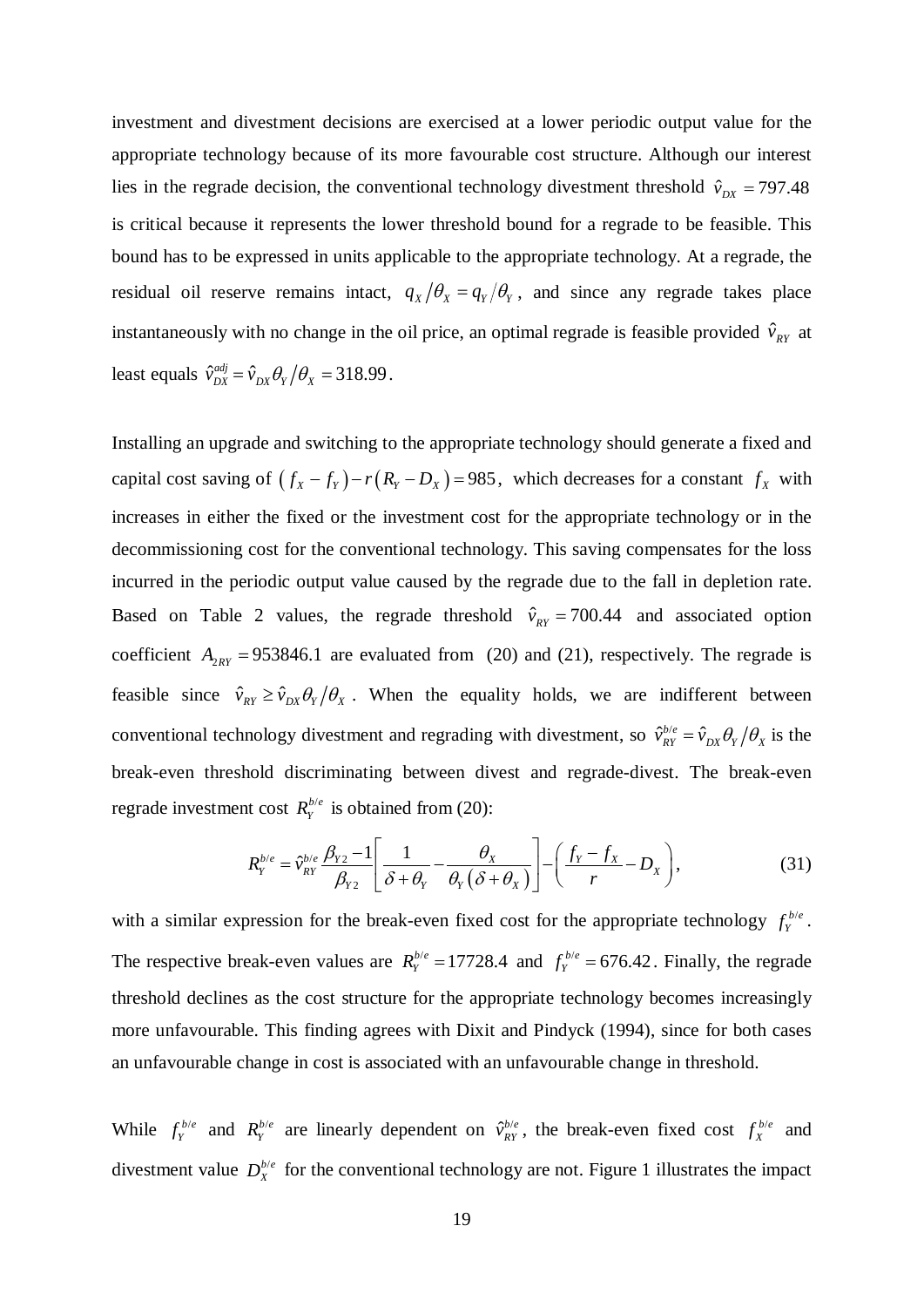of  $f_X$  on the divestment threshold  $\hat{v}_{DX}$  and regrade threshold  $\hat{v}_{RY}$ . Although  $\hat{v}_{DX}$  and  $\hat{v}_{RY}$  are both positively related to  $f<sub>x</sub>$ , the latter's greater slope enables a break-even to occur at  $f_X^{b/e} = 829.15$  with  $\hat{v}_{RY}^{b/e} = 152.28$ . For  $f_X \ge f_X^{b/e}$ , a regrade is both justified and feasible, but infeasible if otherwise. Conventional technologies with higher periodic fixed costs are more likely to be regraded. This suggests that a process of improving efficiencies that leads to incremental reductions in the conventional technology fixed cost may enhance the cash flow, but may also cause a regrade to become less likely and even debar its enactment. A similar pattern is observed for the conventional technology divestment value. Figure 2 illustrates impact of  $D_X$  on  $\hat{v}_{DX}$  and  $\hat{v}_{RY}$ . The break-even value for  $D_X$  occurs at  $D_{XM}^{b/e} = -17917.1$  with  $\hat{v}_{RYM}^{b/e}$  = 152.28. For  $D_x \ge D_X^{b/e}$ , a regrade is feasible. Conventional technology rigs with high decommissioning costs are more likely to lead to infeasible regrades and the creation of a seascape of idle oil fields. In a world of heightened environmental concerns and exacting health & safety regulations, the consequences of a cost rise in decommissioning a conventional technology rig are seen not only in a deferred divestment but also in a regrade becoming less likely.

*\*\*\* Figure 1 and Figure 2 about here \*\*\**

Infeasibility can also arise due to variations in the parameters that determine the option power parameters. For a typical investment opportunity, increases in volatility and the resulting threshold are positively related, Dixit and Pindyck (1994). However, in the current context, both a regrade investment and a conventional technology divestment are economically stimulated not by increases but decreases in the periodic revenue, so we can expect a negative relationship. This feature is revealed in Figure 3, which illustrates the volatility-threshold relationship. Both the periodic revenue threshold signalling regrade and the adjusted divestment threshold are presented, since each is dependent on the volatility. The figure shows that a volatility increase produces a decline in the thresholds for both regrade and divestment, implying increasing oil price turbulence leads to a deferral in regrade and divestment decisions. For our data set and coverage, the regrade threshold is always greater, but clearly this result cannot be generalized.

*\*\*\* Figure 3 about here \*\*\**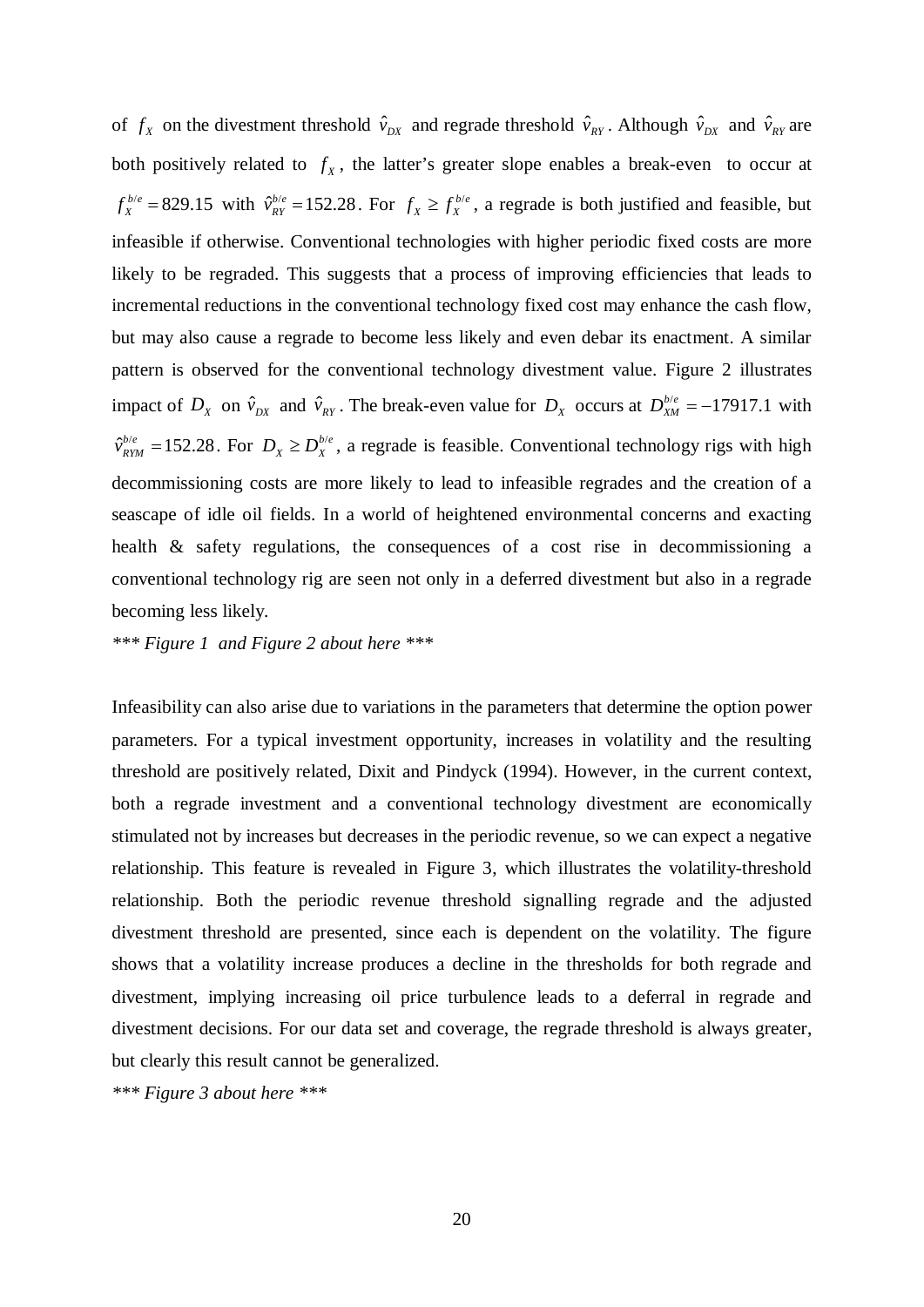Variations in the two depletion rates influence the solution through their presence and their impact on the power parameters, but differentially. Since any increase in  $\theta_x$  enhances the attractiveness of the conventional relative to the appropriate technology, this is expected to be reflected in a decreased regrade threshold and a deferred regrade decision, while an increase in  $\theta$ <sub>*Y*</sub> creates the opposite effect since the appropriate technology is made to be relatively more attractive, the regrade threshold increases and the regrade decision is advanced. Figures 4 and 5, which illustrate the effects of  $\theta_x$  and  $\theta_y$ , respectively, on the solution, endorse this expectation. For  $\theta_x > \theta_y$ , Figure 4 reveals that falls in the regrade threshold are associated with increases in  $\theta_x$ , with a steep rise in the regrade threshold as  $\theta_x$  approaches  $\theta$ <sub>*r*</sub> because a fixed cost saving is being gained at the expense of a decreasing revenue value loss. For  $\theta_{\rm y} < \theta_{\rm x}$ , Figure 5 reveals that an increase in  $\theta_{\rm y}$  produces an accelerating increase in the regrade threshold as  $\theta_{\rm Y}$  approaches  $\theta_{\rm X}$  because the appropriate technology becomes increasingly more attractive, but as  $\theta$ <sub>*y*</sub> tends to 0 and the attractiveness of the appropriate technology fades, regrade no longer remains feasible and conventional technology divestment is preferred. A  $\theta_x$  increase makes continuing with the incumbent technology relatively more attractive and divestment or regrade less attractive, while in contrast, a  $\theta$ <sub>*Y*</sub> increase leads to the incumbent becoming less attractive and divestment or regrade more attractive. *\*\*\* Figure 4 and Figure 5 about here \*\*\**

Also, the convenience yield and risk-free rate impact on the thresholds through the solution and the power parameters, but in quite different ways. Figures 6 and 7 illustrate their respective effects on the regrade and divestment threshold. Figure 6 reveals that as  $\delta$ increases the regrade threshold falls, deferring the adoption of the appropriate technology and making it less attractive to the incumbent, while the divestment threshold rises, implying in the absence of a regrade that the divestment decision is advanced and becomes relatively more attractive. In contrast, in Figure  $7 \, r$  increases enhance the incumbent's attractiveness relative to both regrade and divestment. It shows both thresholds declining for an increase in *r* , with the eventuality of a regrade becoming infeasible. Clearly, risk-free rate increases signal holding on to the incumbent.

*\*\*\* Figure 6 and Figure 7 about here \*\*\**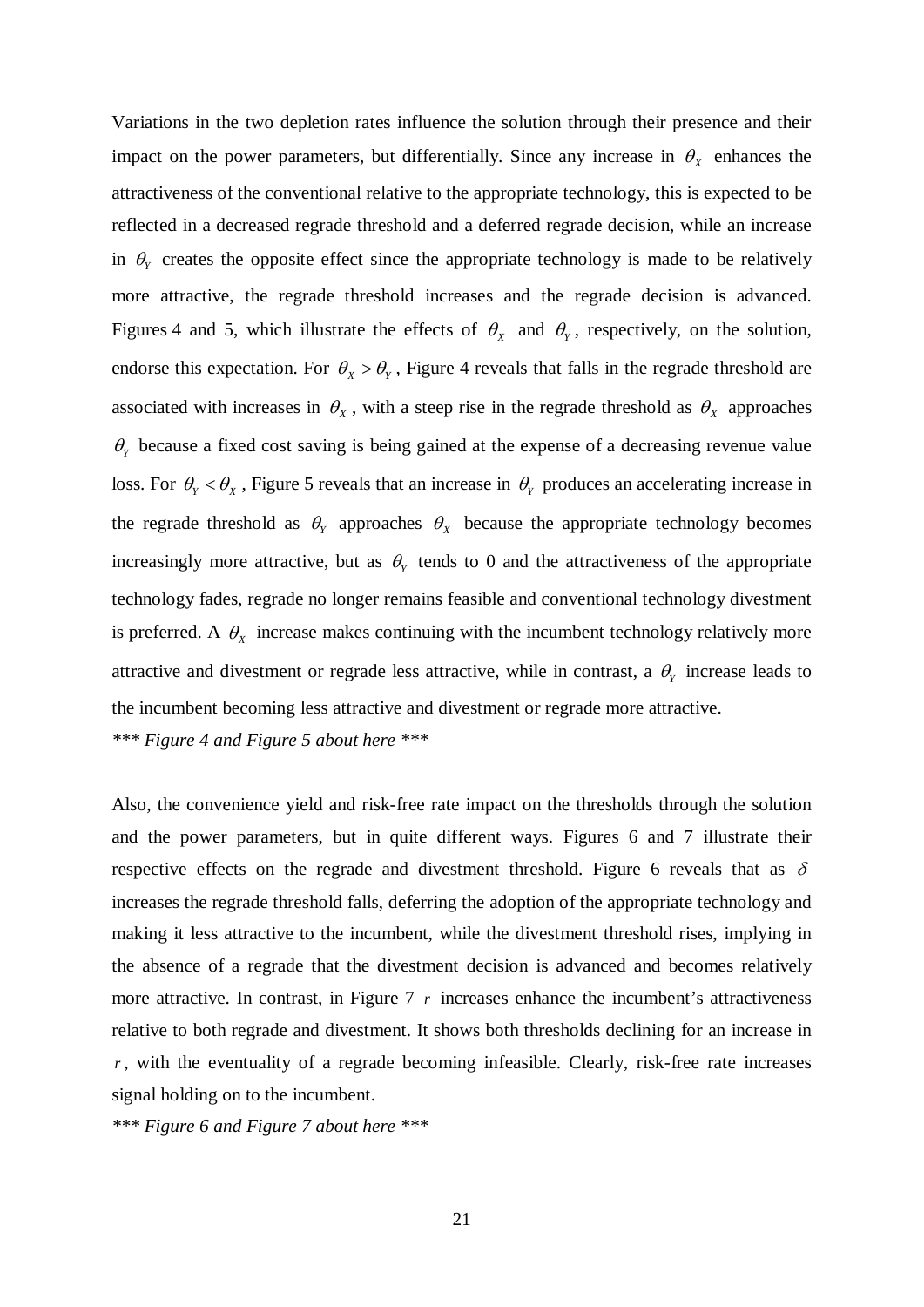#### **4.2 Idle Reserve**

When a reserve is in the idle state, the opportunity to deploy the appropriate technology is characterized as a standard investment option, except for the existence of the ensuing divestment option. Based on the Table 2 values, the results are presented in Table 3. The presence of the divestment option impacts significantly on the magnitude of the results. Despite a negative divestment value, the investment threshold falls from 1960.0 to 1191.4, without and with the divestment option, respectively, while the investment option coefficient increases from 0.07662 to 0.10620. Having a subsequent divestment opportunity makes the investment opportunity not only more attractive due to the greater option coefficient, but also to be exercised earlier due to having a lower threshold. Although incurring a negative terminal charge, decommissioning is conceived as adding value to the pure investment opportunity, since the effect of the divestment option is to create a floor threshold for the periodic output value and to prohibit even more adverse cash flow values from occurring.

The reserve becomes idle from being active when  $v \leq \hat{v}_{px}$  and remains idle until the periodic revenue under the appropriate technology rises from  $\hat{v}_{DX}^{adj} = 318.99$  to attain the investment threshold  $\hat{v}_{KT}$  = 1191.4 when the option is exercised. Over that passage of time, the reserve volume remains unchanged so any change in periodic revenue is solely due to a change in the oil price. This implies that the oil price change from the time of the conventional technology divestment to the appropriate technology investment is  $\hat{v}_{KY}/\hat{v}_{DX}^{adj} = 3.75$ , which is not exceptional given the oil price history over the past 20 years<sup>[6](#page-21-0)</sup>. However, the price multiple is derived assuming a regrade is infeasible so  $\hat{v}_{RY} \leq \hat{v}_{DX}^{adj}$ . To create the underlying conditions conducive both to a regrade infeasibility and a viable investment in the idle state requires increasing  $\hat{v}_{DX}^{adj}$  and lowering  $\hat{v}_{KY}$  for the ratio  $\hat{v}_{KY}/\hat{v}_{DX}^{adj}$  to yield a plausible multiple, but these two requirements act in opposition. Therefore, committing an appropriate technology investment for the idle state while possible is not very probable.

### **4.3 Divestment Deferral**

The effect of partly deferring the divestment of the conventional technology on the attractiveness of a regrade is illustrated in Figure 8 based on Table 2 values for  $0 \le \varphi \le 1$ . It

<span id="page-21-0"></span> $6$  Between January 2<sup>nd</sup> 1997 and January 23<sup>rd</sup> 2017, the minimum and maximum Brent crude oil prices are \$9.10 and \$143.9, respectively.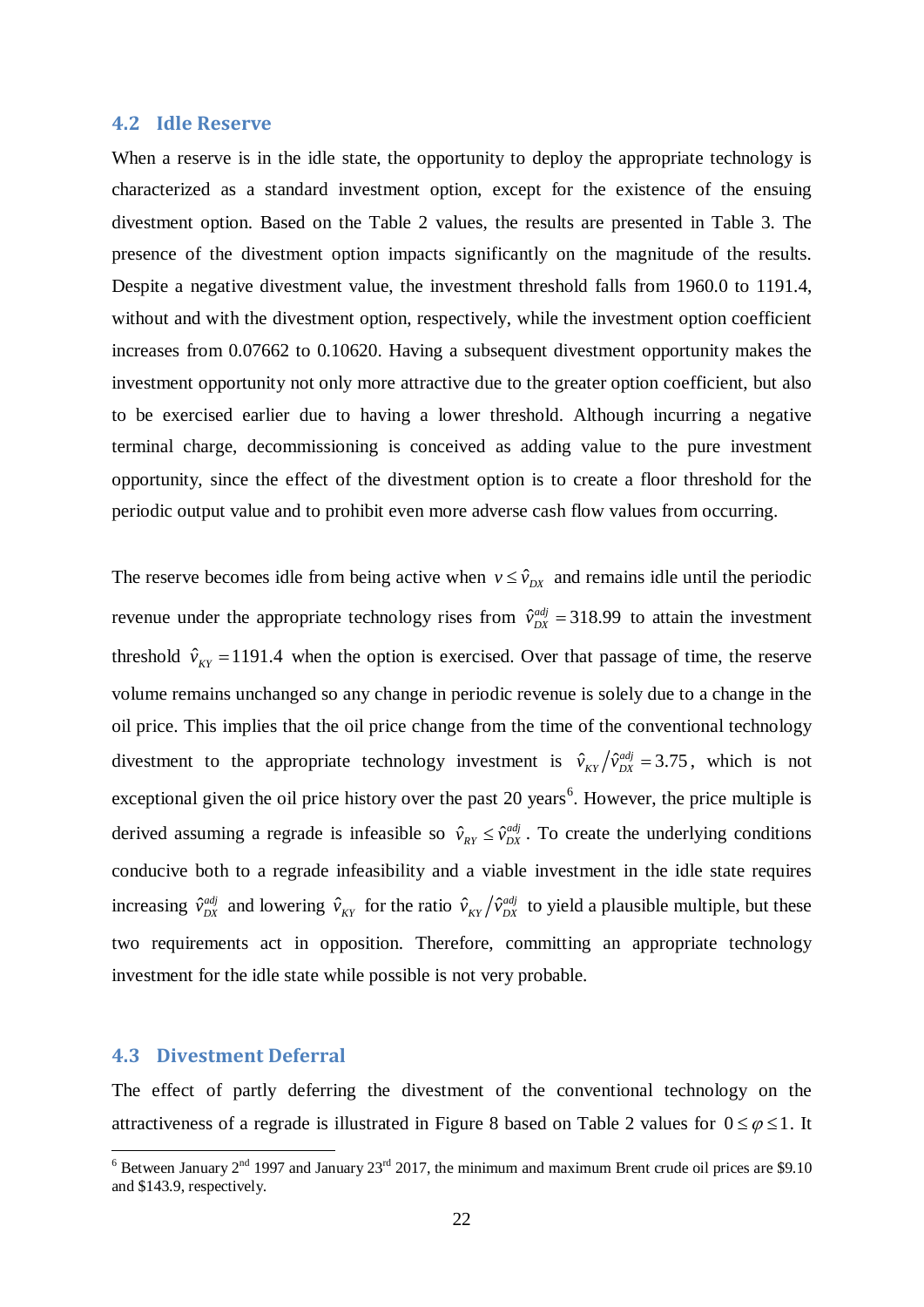reveals that both the regrade threshold and option coefficient are negatively sloped for  $\varphi$ increases. Deferring an increasing proportion of the decommissioning charge is desirable due to the increase in the regrade option value because of the time value of money. Further, deferring raises the regrade threshold, which results in the earlier exercise and implementation of the appropriate technology with its more favoured net revenue flow. Finally, although deferral results in a fall in the coefficient for the divestment option of the appropriate technology (including the deferred divestment of the conventional technology) thereby making divestment less valuable, there is an accompanying decrease in the divestment threshold. This suggests that the duration of actively extracting oil using the appropriate technology is prolonged not only by the earlier exercise of regrade but also by the delayed divestment.

*\*\*\* Figure 8 about here \*\*\**

# **5 Conclusion**

We formulate a real option model for determining the optimal regrade decision to switch from conventional to appropriate technology for a marginal off-shore oil installation. As an active field becomes increasingly marginalised, conventional technologies lose their viability and relevance and without a regrade the residual oil in the reserve becomes economically trapped and inaccessible. Our model is formulated on oil price uncertainty described by a geometric Brownian motion process and a dynamic declining output volume, assumptions which enable a tractable analytical solution to be derived for the two-factor representation based on the periodic revenue level. The formulation incorporates divestment options not only because of the high cost in decommissioning an expended rig and its resulting impact on the divestment decision, but also because of its role in terminating an infinitely lived asset implied by the American perpetuity representation. However, the presence of abandonment affects whether a regrade can exist, since any regrade to be feasible has to be implemented while the oil reserve is active and not subsequent to divestment when the reserve is idle. Other assumptions made are typical for most other analytical real option models.

The periodic revenue threshold signalling an optimal regrade from conventional to appropriate technology is positively related to cost structure improvements in the appropriate relative to the conventional technology. Individually, a decrease in the cost for a regrade or the fixed cost for the appropriate technology or an increase in the fixed cost or divestment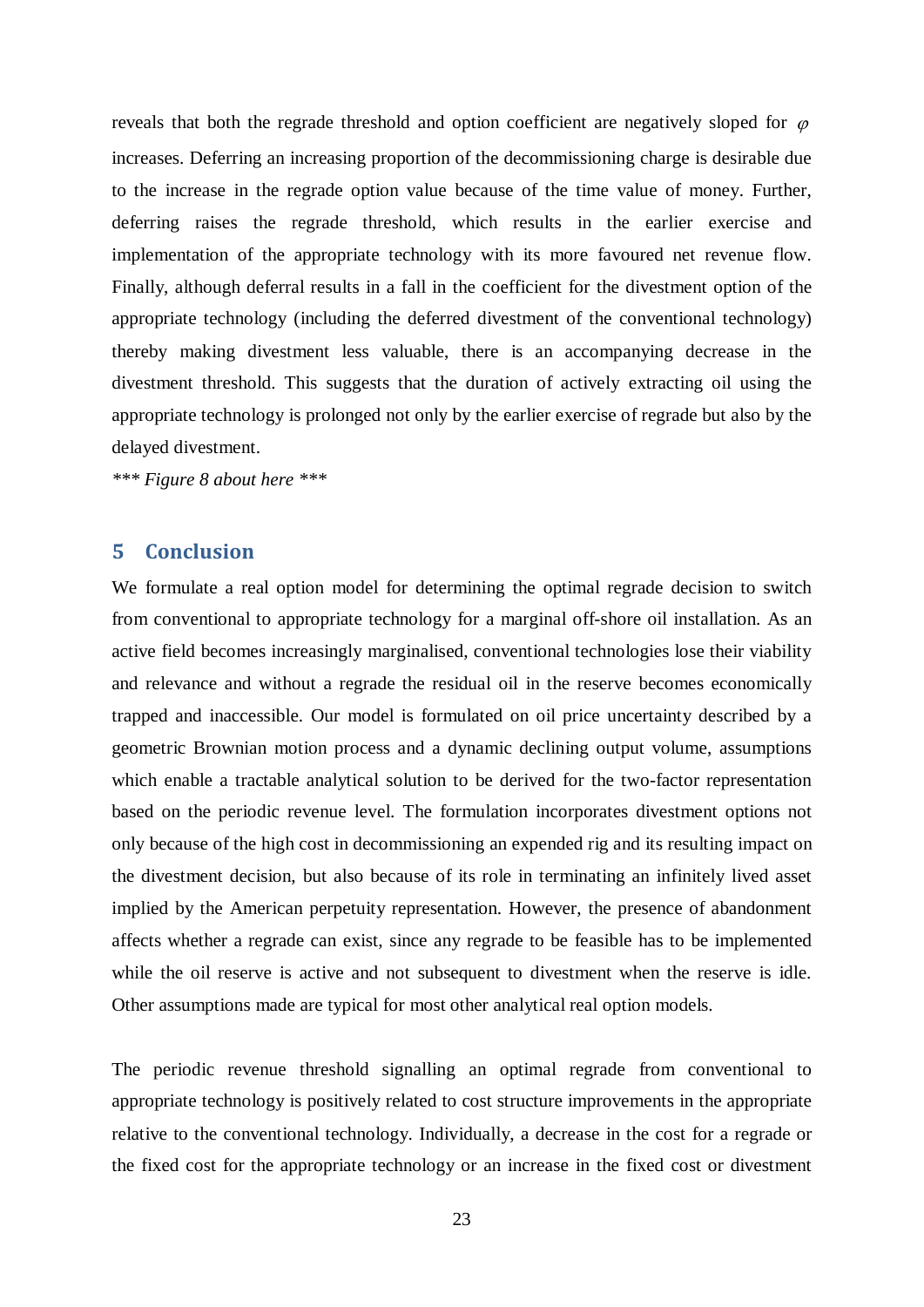value for the conventional technology produce a higher periodic revenue threshold, which implies an earlier regrade decision because both the oil price and initial output volume are assumed to be favourable at the time when the conventional technology rig was installed. Despite its immediate benefits, a continual programme of driving down conventional technology fixed costs defers the regrade decision making it possibly infeasible, as does higher decommissioning costs due to more stringent health and safety regulations. The consequences are potential losses from closed oil reserves and a legacy of derelict oil rigs.

In common with other studies, increases in oil price volatility lead to a postponement of both the regrade and conventional technology divestment decisions. Greater oil price turbulence delays regrade and committing to the appropriate technology. If extractors when selling oil are using risk sharing agreements or other mechanisms for lowering price volatility, then regrades should be made earlier. A lower depletion rate for the conventional technology advances the regrade decision because its relative attractiveness lessens. In contrast, a lower depletion rate for the appropriate technology lowers its relative attractiveness and defers regrade, and for a sufficiently low depletion rate it makes a regrade actually infeasible. Appropriate technology suppliers should have an interest in designing their offerings with the highest compatible depletion rate to motivate earlier adoption. An increase in either the convenience yield or risk-free rate leads to a regrade deferral. A risk-free rate rise makes a switching investment less attractive with the possibility of a regrade becoming infeasible.

Deferring the conventional technology decommissioning charge is interpreted as favourable because of the time value of money. In our investigation of divestment deferral, the analytical solution demonstrates that increasing the proportion of the delayed conventional technology divestment value produces a rise in both the regrade threshold and its option coefficient. This facility is attractive not only because of the increase in value it renders, but the advance in committing to the regrade as well as the elongation of time the appropriate technology is actually deployed before abandonment. Since some regrades may be accompanied with a transfer of ownership, governments should encourage divestment deferral despite any adverse issues caused by rights alienation.

There are consequences for governments intent on pursuing a policy of maximizing economic recovery for oil fields in a near depleted state. If this policy involves motivating extractors to adopt alternative technologies such as regrade, which are more appropriate for the given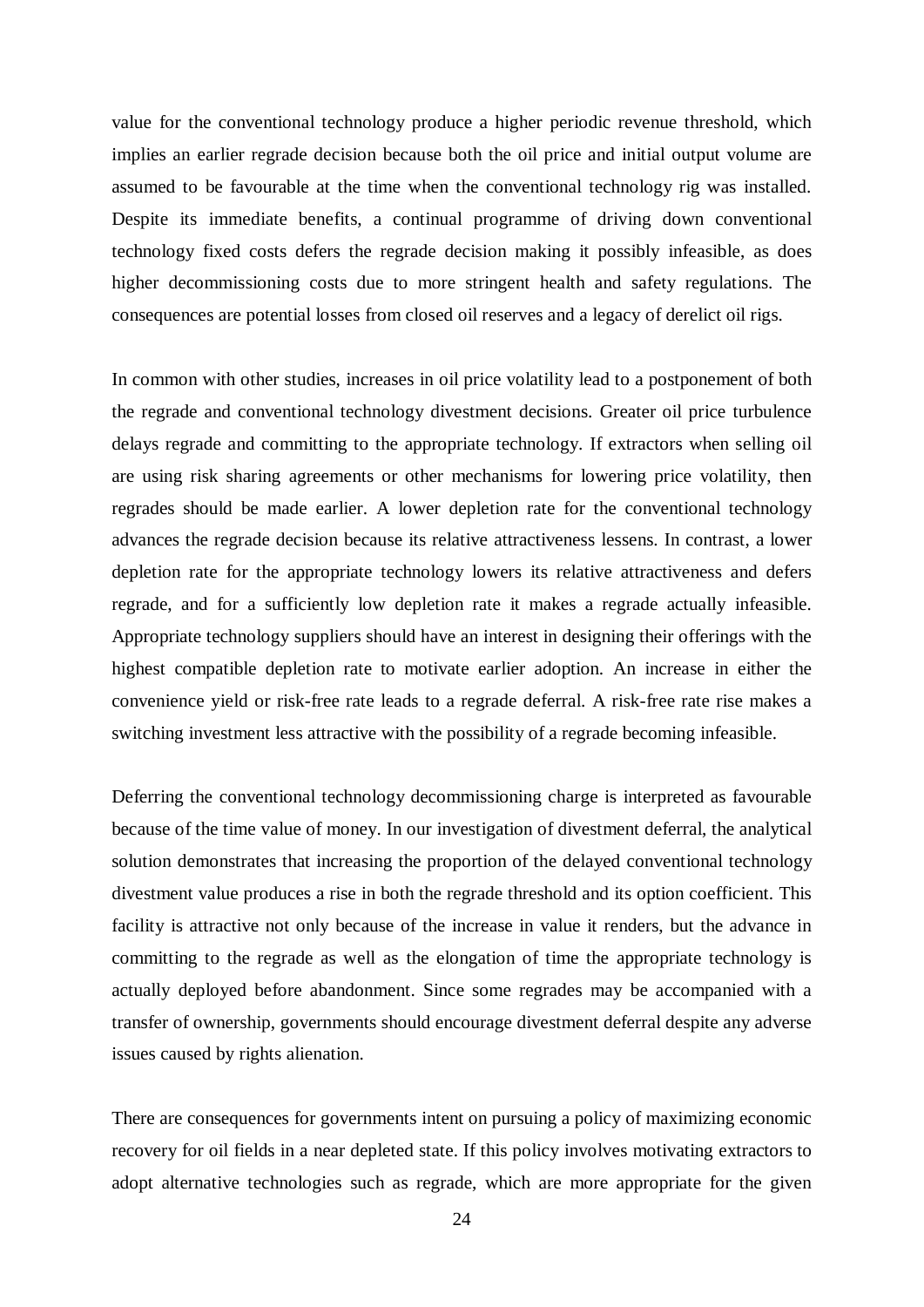prevailing reservoir volume, governments may wish to stimulate their uptake through offering research subsidies to suppliers to increase the depletion rate for their technology or reduce its fixed operating cost, or investment subsidies to extractors. The downside of a subsidy programme is the current cost to the government treasury. In contrast, divestment deferral is seen to advance the regrade decision as well as creating value for the extractor, without the government suffering any downside cost. Measures that defer part or all of the cost in divesting the conventional technology result in benefits both to the extractor because of the deferred high decommissioning costs and to the government because of the implied tax relief (assuming that sufficient profits are being generated). However, divestment deferral may be accompanied with rights alienation, which necessitates effective government action to ensure these risks are completely avoided.

The analysis can be extended in several ways. The model in its presented form investigates the comparative merits of a regrade investment assuming known regrade properties and the absence of contending alternatives. The increasing global prevalence of marginal fields may result in innovation with the possibility of the arrival of a more sophisticated appropriate technology with properties outperforming those studied here. This raises the question of whether the extractor should enact the regrade decision promptly or wait until the new innovation emerges. Second, the analysis is performed in isolation of economic alternatives such as gaining improvements through production and cost efficiency gains. These developments should lead to a richer and more insightful representation of the economics of marginal fields.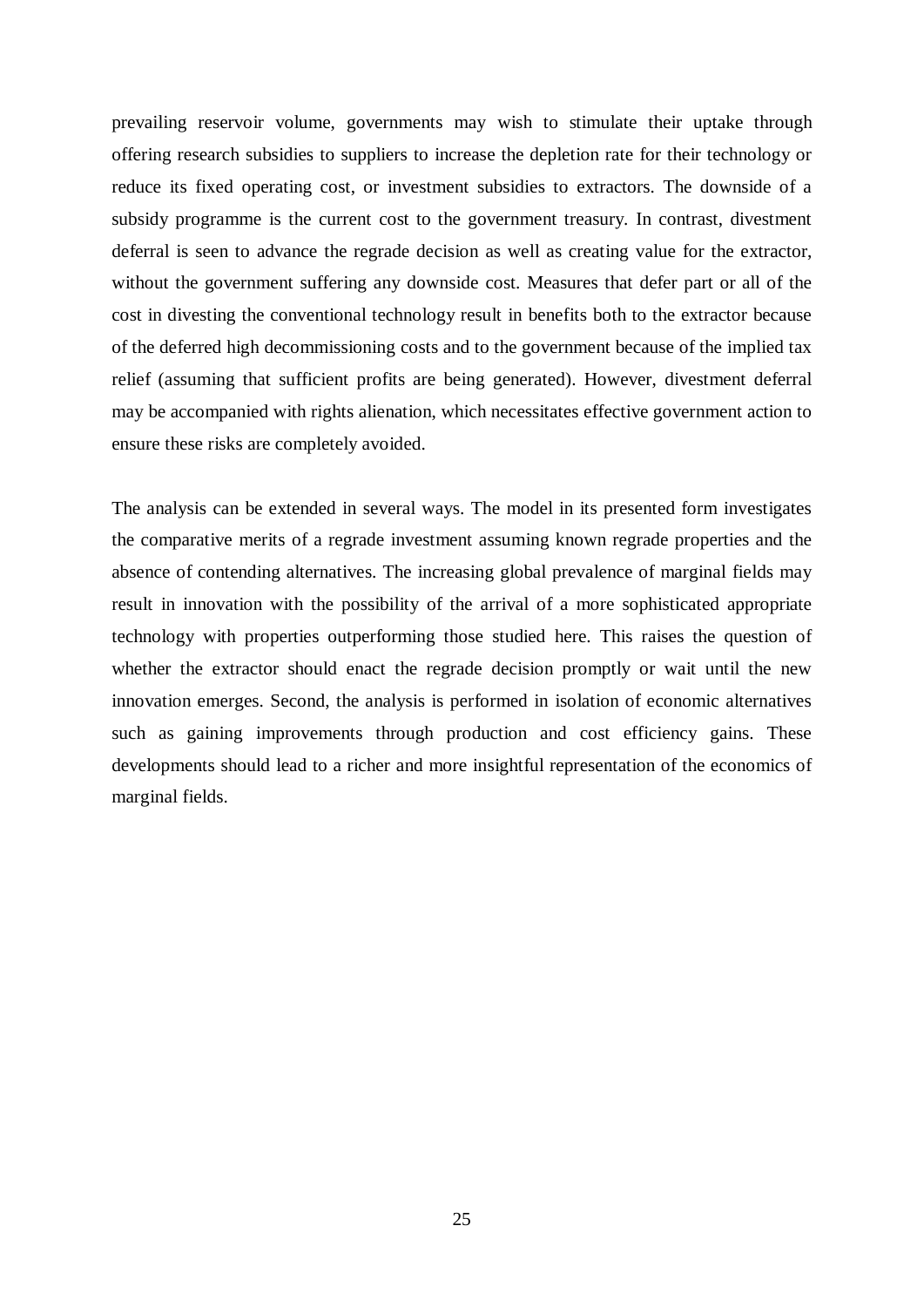# Table 1

# Notation

| $\boldsymbol{p}$               | Oil price                                               |
|--------------------------------|---------------------------------------------------------|
| q                              | Periodic output volume                                  |
| $v = pq$                       | Periodic output value (revenue)                         |
| f                              | Periodic fixed cost                                     |
| D                              | Divestment value (decommissioning cost)                 |
| K                              | Investment cost                                         |
| $\boldsymbol{R}$               | Regrade cost                                            |
| $\hat{v}_{DX}$                 | Optimal divestment threshold for technology X           |
| $\hat{\mathcal{V}}_{DX}^{adj}$ | Optimal divestment threshold for technology X expressed |
|                                | in terms of Y                                           |
| $\hat{v}_{DY}$                 | Optimal divestment threshold for technology Y           |
| $\hat{v}_{RY}$                 | Optimal regrade threshold for technology Y              |
| $\hat{v}_{KY}$                 | Optimal investment threshold for technology Y           |
| $A_{2DX}$                      | Option coefficient for divesting technology X           |
| $A_{2DY}$                      | Option coefficient for divesting technology Y           |
| $A_{2RY}$                      | Option coefficient for regrading to technology Y        |
| $A$ <sub>IKY</sub>             | Option coefficient for investing in technology Y        |

In our notation, lower-case variables represent continuous quantities, such as the periodic output volume and fixed cost, while upper-case variables are one-off quantities, such as the regrade cost and divestment value. Optimal thresholds are denoted by . All quantities are expressed in terms of the technology specified in the subscript, except for  $\hat{v}_{DX}^{adj}$  which is expressed in terms of technology Y. Option coefficients have the subscript 1 or 2, representing investment-style or divestment-style (regrade) opportunities, respectively.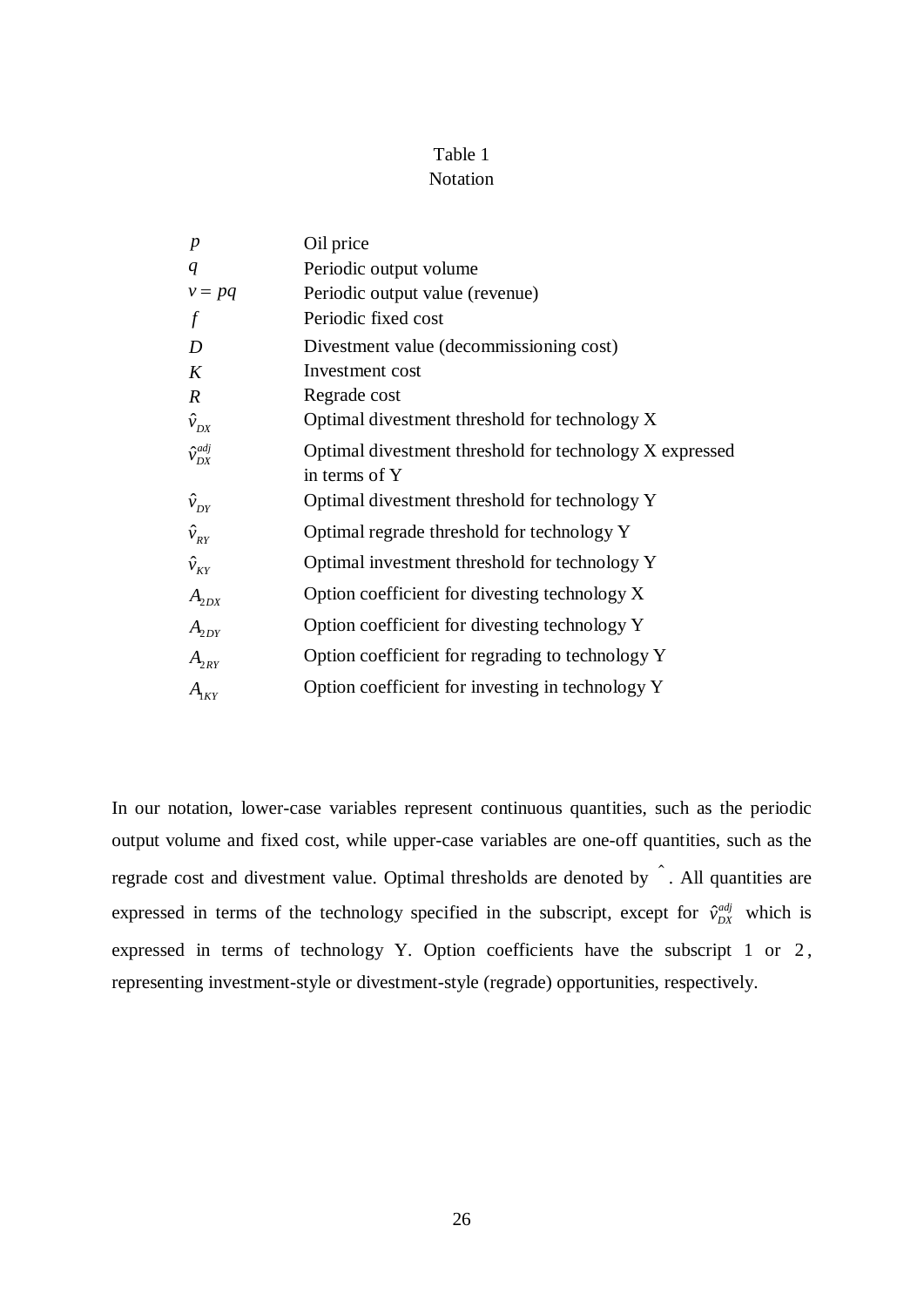# Table 2

# Base Case Values

| Parameter                     | Symbol                | Value     |
|-------------------------------|-----------------------|-----------|
| Risk-free rate                | r                     | 5.0%      |
| Convenience yield             | $\delta$              | 3.0%      |
| Volatility                    | σ                     | 30.0%     |
| <b>Incumbent Technology</b>   |                       |           |
| Investment cost               | $K_{\rm y}$           | 50000     |
| Divestment value              | $D_{\rm y}$           | $-2500$   |
| Periodic fixed cost           | $f_{x}$               | 1600      |
| Depletion rate                | $\theta_{\rm x}$      | 5.0%      |
| Option power parameter        | $\beta_{X1}$          | 2.1770    |
|                               | $\beta_{x}$           | $-0.5104$ |
| <b>Appropriate Technology</b> |                       |           |
| Investment cost               | $K_{\rm y}=R_{\rm y}$ | 7000      |
| Divestment value              | $D_{Y}$               | $-210$    |
| Periodic fixed cost           | $f_Y$                 | 140       |
| Depletion rate                | $\theta_{\rm y}$      | 2.0%      |
| Option power parameter        | $\beta_{Y1}$          | 1.6667    |
|                               | $\beta_{y}$           | $-0.6667$ |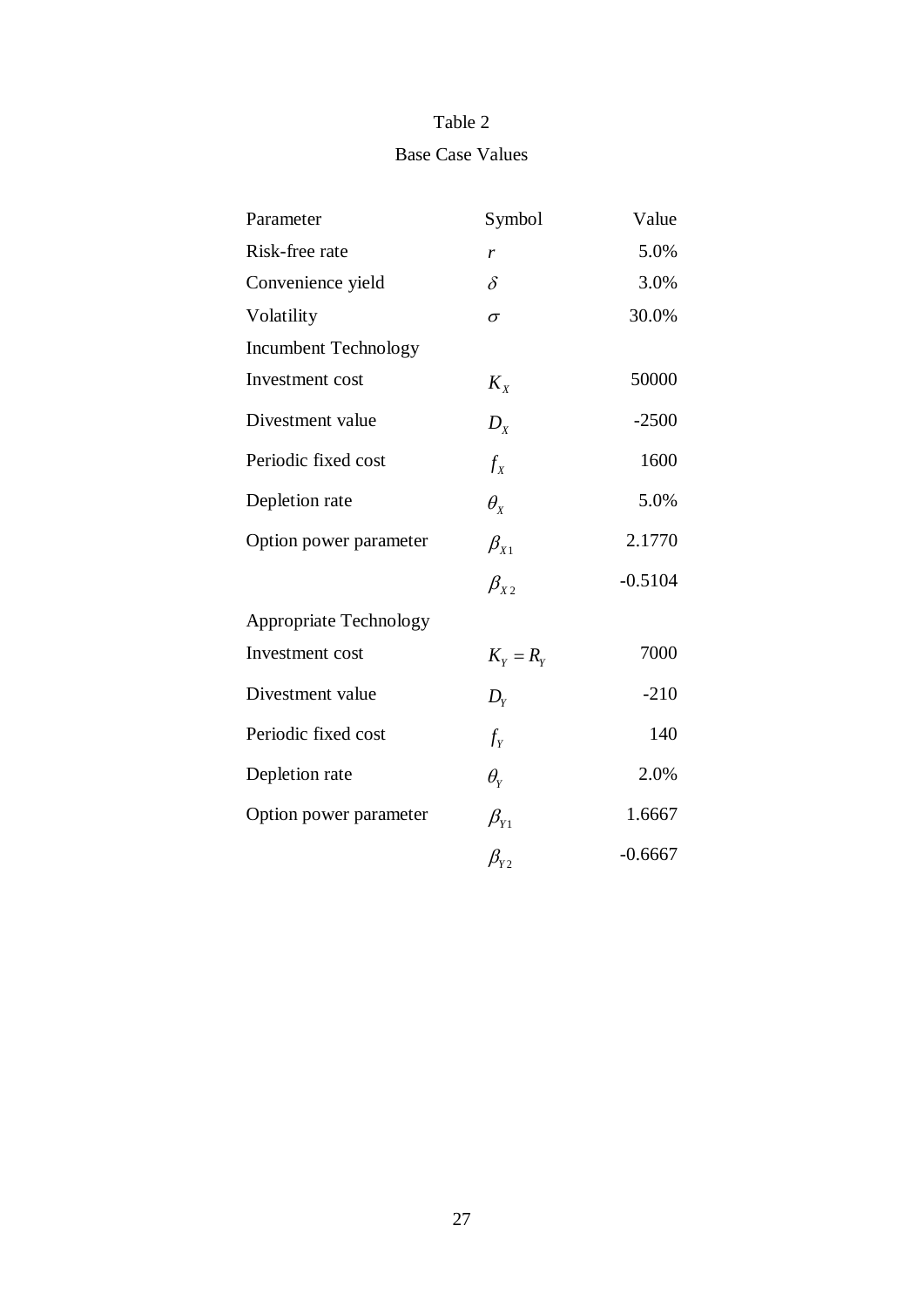# Table 3

# Thresholds and Option Coefficients for Divestment and Investment with Divestment For the Conventional *X* and Appropriate *Y* Technologies

|                            | Equation Symbol |             | X        |                   |
|----------------------------|-----------------|-------------|----------|-------------------|
| Divestment                 |                 |             |          |                   |
| Threshold                  | (8)             | $\hat{v}_D$ | 797.47   | 51.80             |
| Option coefficient         | (9)             | $A_{2}$     | 591159.4 | 21594.2           |
| Investment with divestment |                 |             |          |                   |
| Threshold                  | (11)            | $\hat{v}_k$ |          | 11207.4 1191.4    |
| Option coefficient         | (12)            | $A_{i}$     |          | 9.65E-05 0.106204 |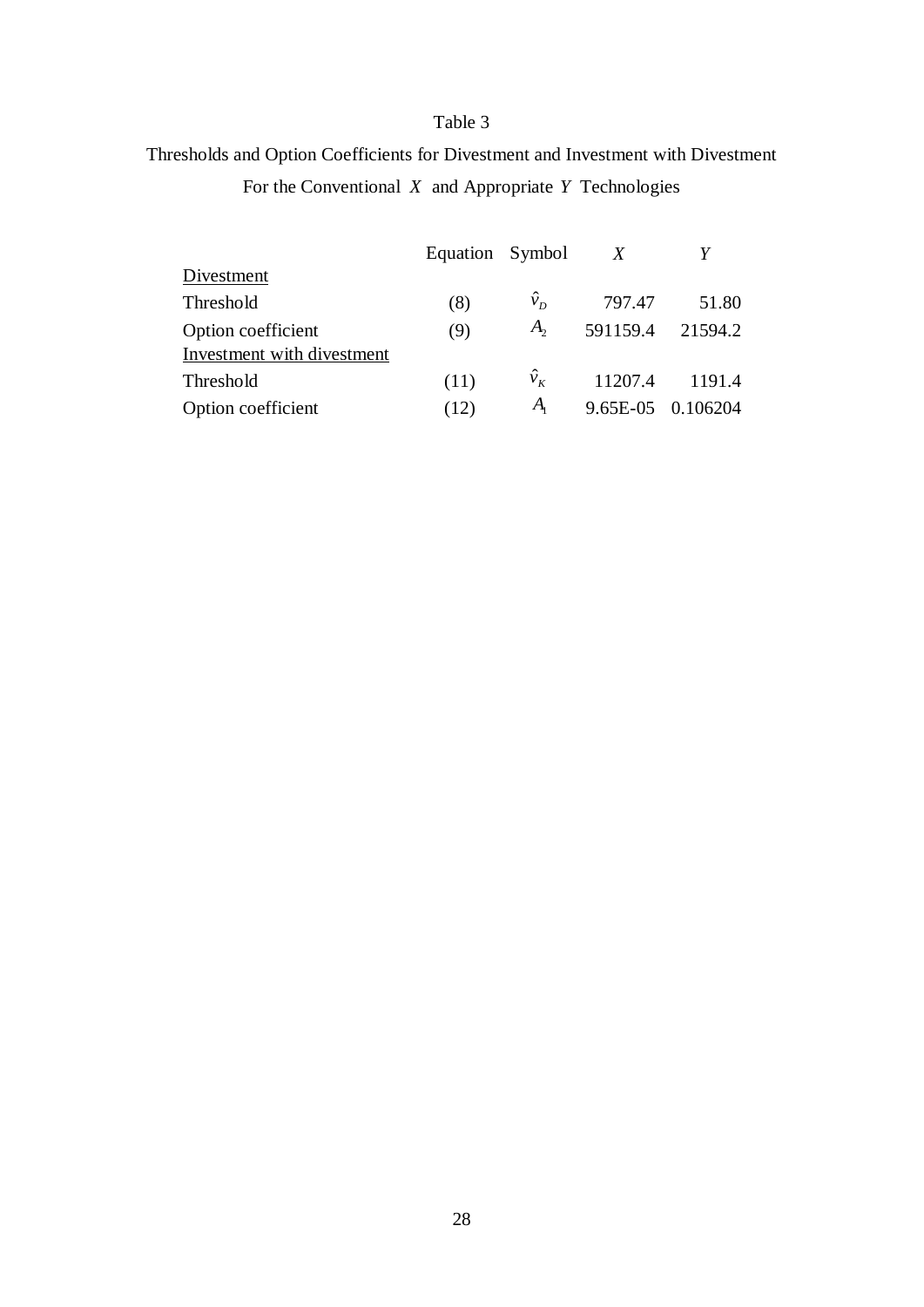The Impact of Variations in the Conventional Fixed Cost  $(f_x)$  on the Regrade Periodic Revenue  $(\hat{v}_{RY})$  and Adjusted Divestment Thresholds  $(\hat{v}_{DX}^{adj})$ 



This figure is evaluated from (20) based on Table 2 values except for  $f<sub>x</sub>$ , while respecting the constraint  $f_X > r(R_{YM} - D_{XM}) + f_Y$ . Typical values are given in the following table:

| $f_{\rm v}$ | $A_{2DX}$ | $\hat{v}_{DX}$ | $\hat{v}_{\scriptscriptstyle D}^{adj}$ | $A_{\rm 2DY}$ | $\hat{v}_{_{RY}}$ |
|-------------|-----------|----------------|----------------------------------------|---------------|-------------------|
| 800         | 181530.5  | 364.95         | 145.98                                 | 79018.1       | 131.56            |
| 1000        | 268643.0  | 473.08         | 189.23                                 | 216387.6      | 273.78            |
| 1200        | 366609.5  | 581.21         | 232.48                                 | 412794.7      | 416.00            |
| 1400        | 474378.7  | 689.34         | 275.74                                 | 660233.5      | 558.22            |
| 1600        | 591159.4  | 797.48         | 318.99                                 | 953846.1      | 700.44            |
| 1800        | 716327.8  | 905.61         | 362.24                                 | 1290229.6     | 842.67            |

with  $A_{2DY} = 21594.2$  and  $\hat{v}_{DY} = 51.8$ .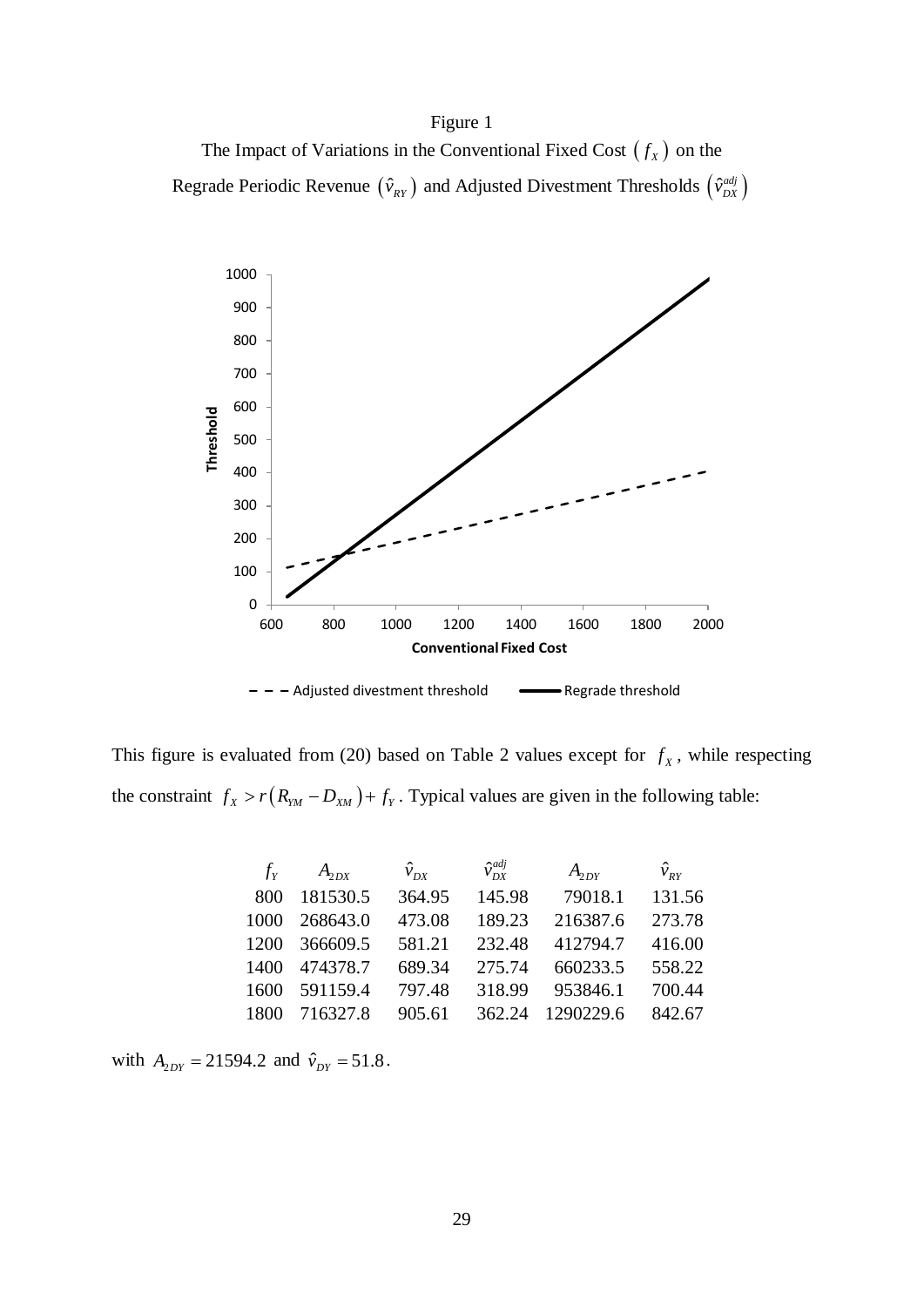The Impact of Variations in the Conventional Divestment Value  $(D_x)$  on the Regrade Periodic Revenue  $(\hat{v}_{RY})$  and Adjusted Divestment Thresholds  $(\hat{v}_{DX}^{adj})$ 



This figure is evaluated from (20) based on Table 2 values except for  $f<sub>x</sub>$ , while respecting the constraint  $D_{X_M} > -(f_X - f_Y)/r + R_{Y_M}$ .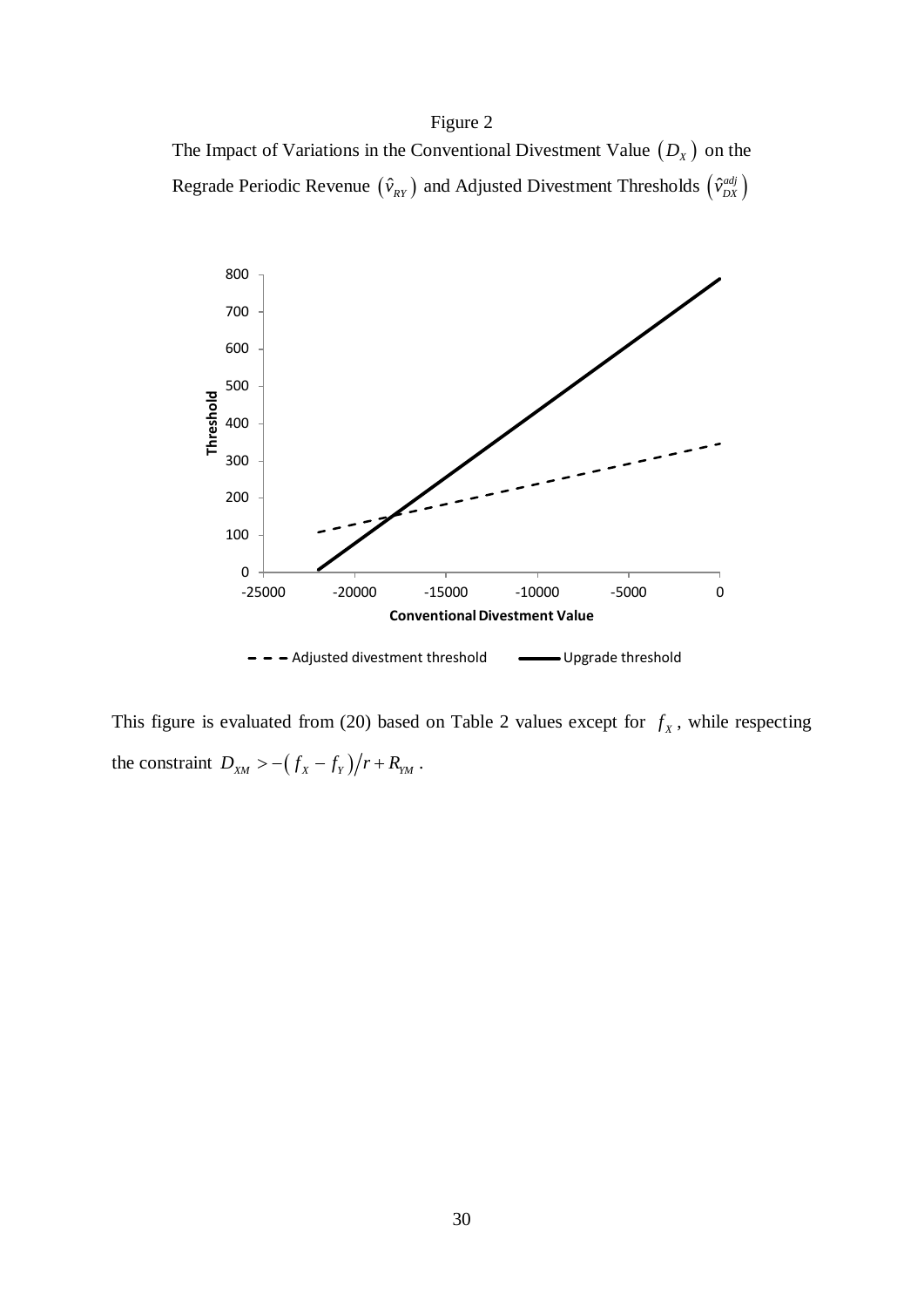The Impact of Variations in Price Volatility  $(\sigma)$  on the

Regrade Periodic Revenue  $(\hat{v}_{RY})$  and Adjusted Divestment Thresholds  $(\hat{v}_{DX}^{adj})$ 



This figure is evaluated from (20) based on Table 2 values except for  $\sigma$ .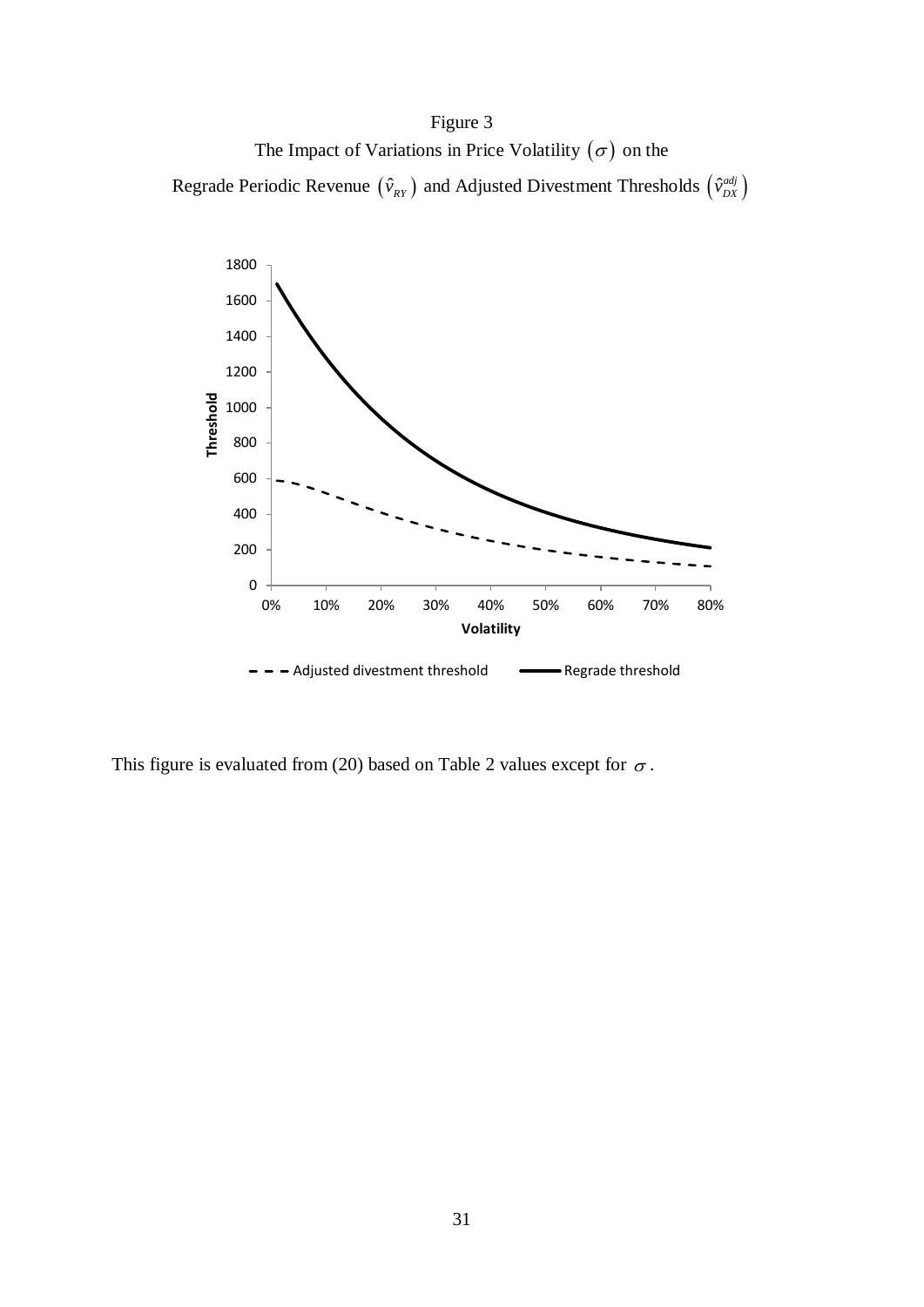



This figure is evaluated from (20) based on Table 2 values except for  $\theta_x$ .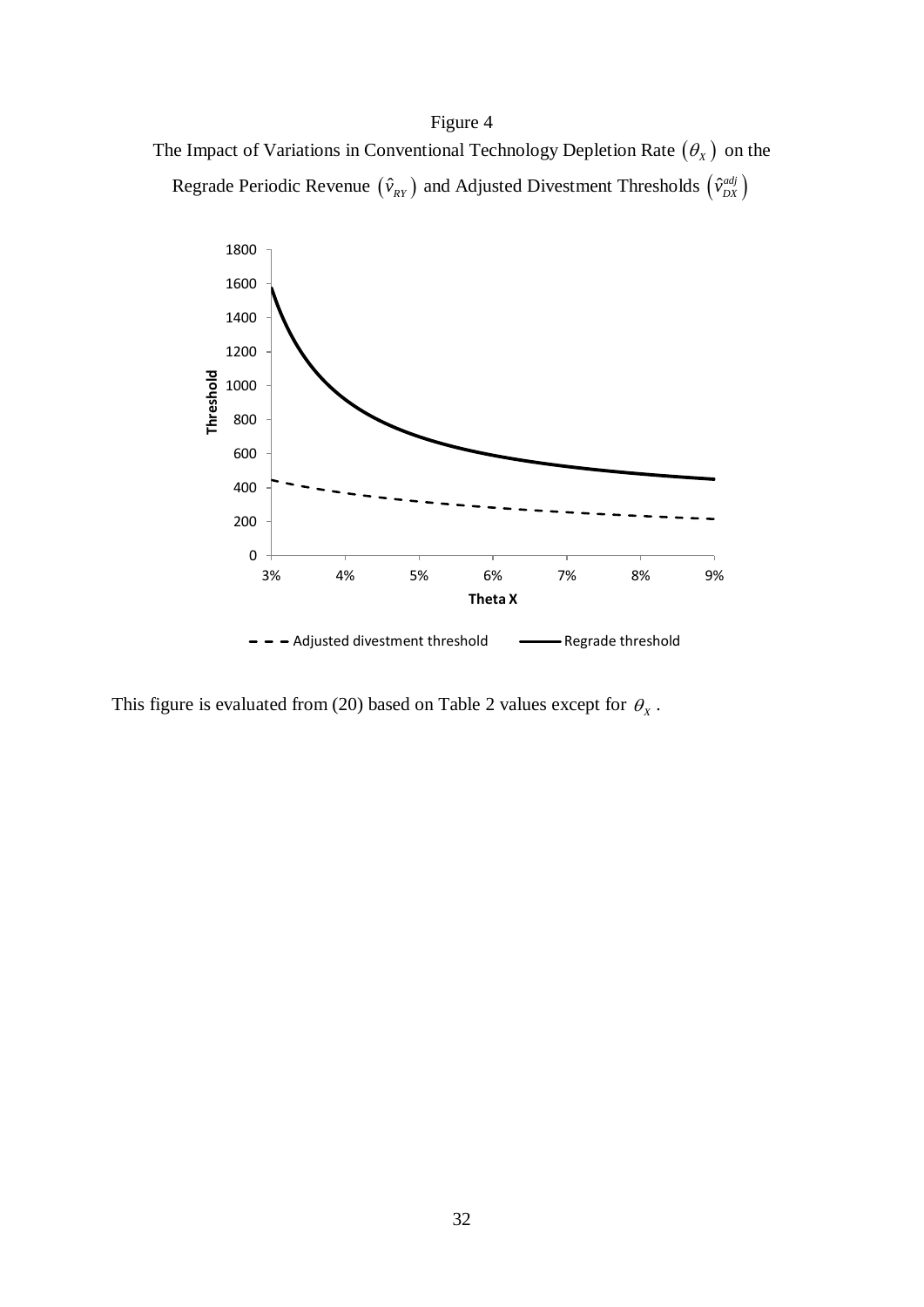The Impact of Variations in Appropriate Technology Depletion Rate  $(\theta_Y)$  on the Regrade Periodic Revenue  $(\hat{v}_{RY})$  and Adjusted Divestment Thresholds  $(\hat{v}_{DX}^{adj})$ 



This figure is evaluated from (20) based on Table 2 values except for  $\theta_x$ .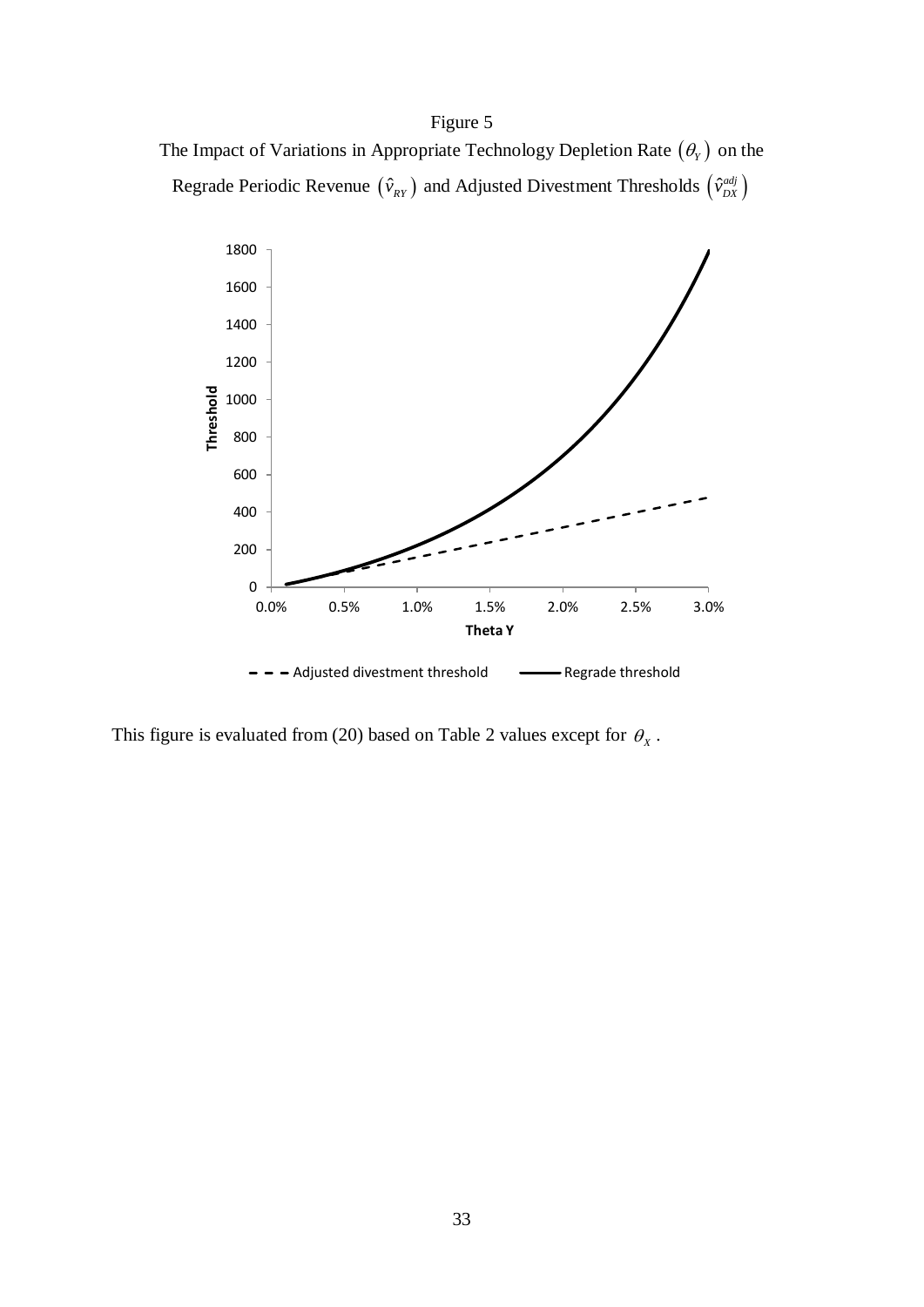The Impact of Variations in Convenience Yield  $(\delta)$  on the

Regrade Periodic Revenue  $(\hat{v}_{RY})$  and Adjusted Divestment Thresholds  $(\hat{v}_{DX}^{adj})$ 



This figure is evaluated from (20) based on Table 2 values except for  $\delta$ .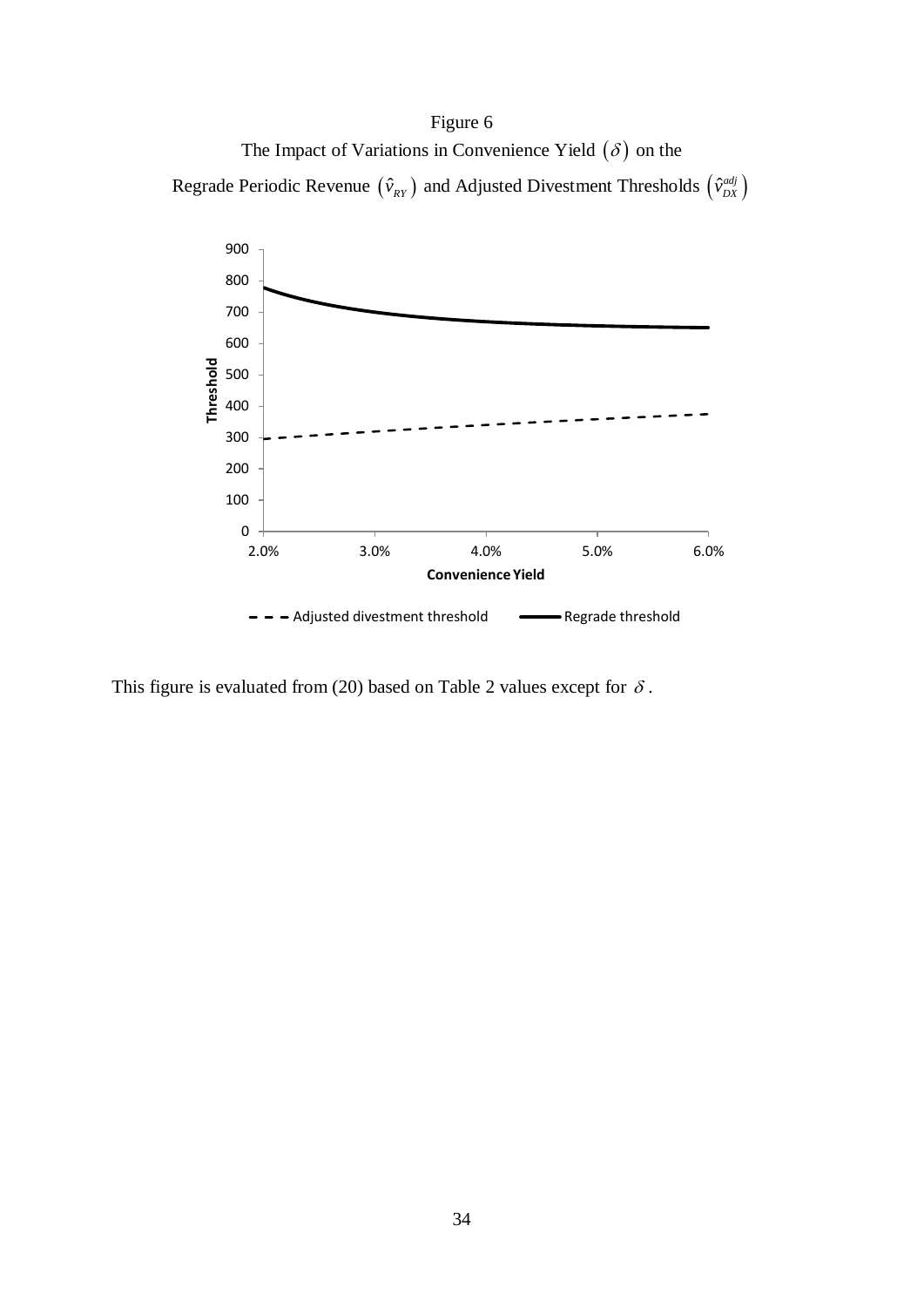The Impact of Variations in Risk-free Rate (*r*) on the

Regrade Periodic Revenue  $(\hat{v}_{RY})$  and Adjusted Divestment Thresholds  $(\hat{v}_{DX}^{adj})$ 



This figure is evaluated from (20) based on Table 2 values except for *r* .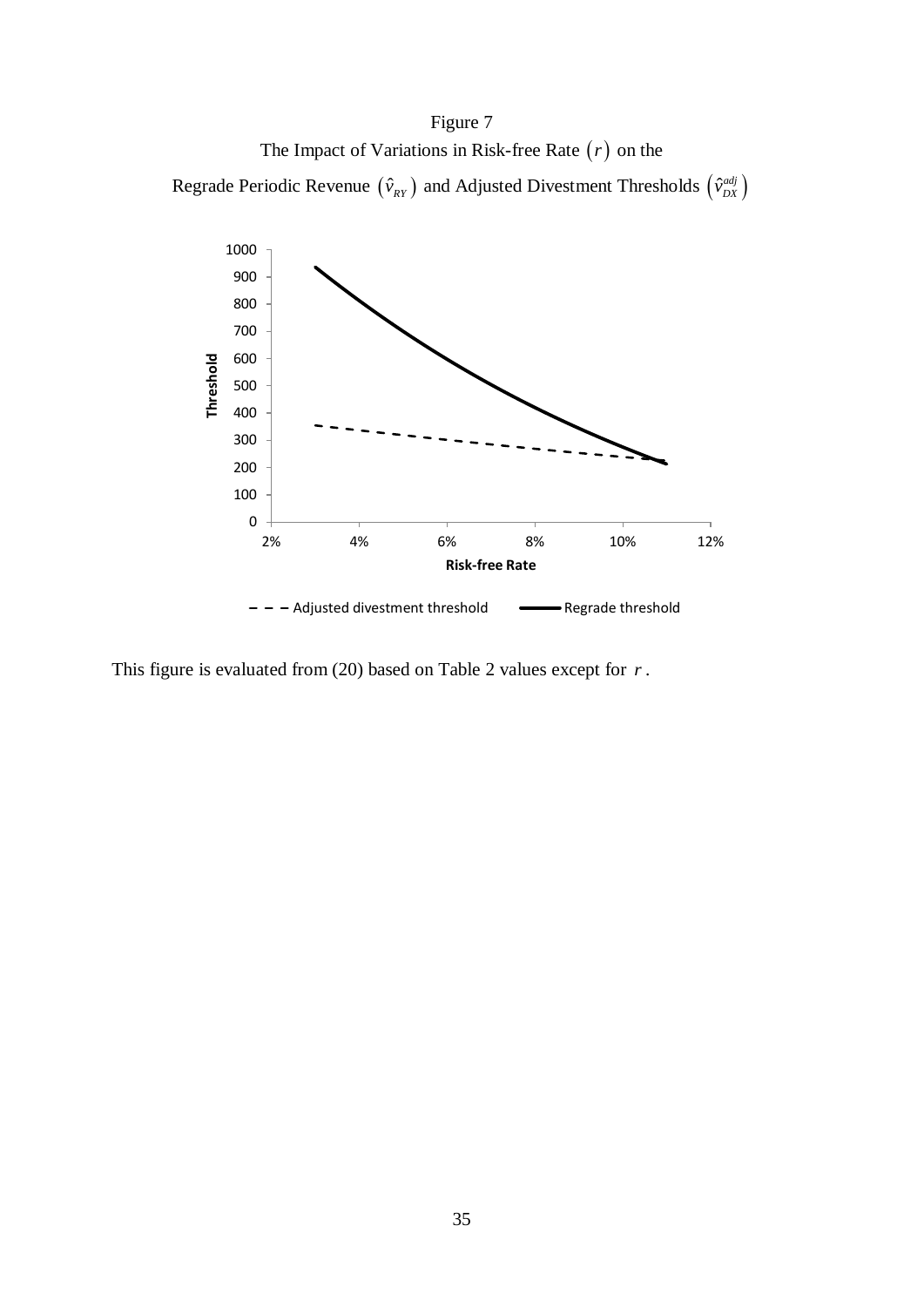# Figure 8 The Impact of Variations in the

Proportion of the Non-Deferred Conventional Technology Divestment  $(\phi)$  on the

Regrade Periodic Revenue  $(\hat{v}_{RV(\phi)})$  and Option Coefficient  $(A_{2RV(\phi)})$ 



This figure is evaluated from (30) based on Table 2 values.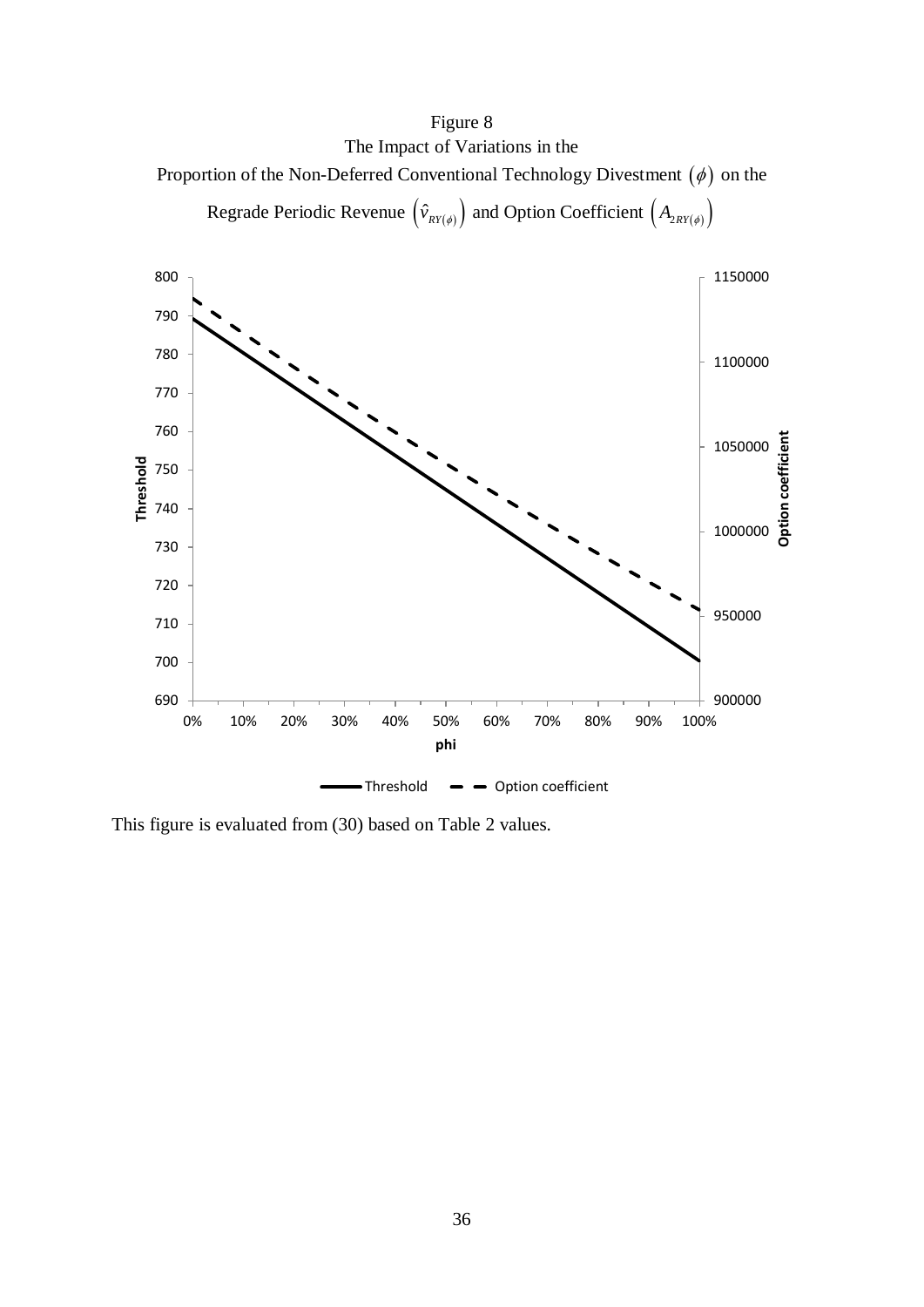## References

Adkins, R., and D. Paxson. "Reciprocal energy switching options." *Journal of Energy Markets* 4 (2011a), 91-120.

—. "Renewing assets with uncertain revenues and operating costs." *Journal of Financial and Quantitative Analysis* 46 (2011b), 785-813.

—. "The Tourinho model: Neglected nugget or a receding relic?" *The European Journal of Finance* 10.1080/1351847x.2011.601873 (2011c), 1-22.

—. "Replacement decisions with multiple stochastic values and depreciation." *European Journal of Operational Research* 257 (2017), 174-184.

Bjerksund, P., and S. Ekern. "Managing Investment Opportunities under Price Uncertainty: From "Last Chance" to "Wait and See" Strategies." *Financial Management* 19 (1990), 65-83.

Brennan, M. J., and E. S. Schwartz. "Evaluating natural resource investments." *Journal of Business* 58 (1985), 135-157.

Chorn, L. G., and S. Shokhor. "Real options for risk management in petroleum development investments." *Energy Economics* 28 (2006), 489-505.

Chronopoulos, M., V. Hagspiel, and S.-E. Fleten. "Stepwise investment and capacity sizing under uncertainty." *OR Spectrum* 10.1007/s00291-016-0460-0 (2016), 1-26.

Chronopoulos, M., and S. Lumbreras. "Optimal regime switching under risk aversion and uncertainty." *European Journal of Operational Research* 256 (2017), 543-555.

Chronopoulos, M., and A. Siddiqui. "When is it better to wait for a new version? Optimal replacement of an emerging technology under uncertainty." *Annals of Operations Research* 235 (2015), 177-201.

Compernolle, T., K. Welkenhuysen, K. Huisman, K. Piessens, and P. Kort. "Off-shore enhanced oil recovery in the North Sea: The impact of price uncertainty on the investment decisions." *Energy Policy* 101 (2017), 123-137.

Dias, M. A. G. "Valuation of exploration and production assets: an overview of real options models." *Journal of Petroleum Science and Engineering* 44 (2004), 93-114.

Dixit, A. K. "Entry and exit decisions under uncertainty." *Journal of Political Economy* 97 (1989), 620-638.

Dixit, A. K., and R. S. Pindyck. *Investment under Uncertainty*. Princeton, NJ: Princeton University Press (1994).

Ekern, S. "An option pricing approach to evaluating petroleum projects." *Energy Economics* 10 (1988), 91-99.

Guedes, J., and P. Santos. "Valuing an offshore oil exploration and production project through real options analysis." *Energy Economics* 60 (2016), 377-386.

Huisman, K. J. M., and P. M. Kort. "Strategic investment in technological innovations." *European Journal of Operational Research* 144 (2003), 209-223.

—. "Strategic technology adoption taking into account future technological improvements: A real options approach." *European Journal of Operational Research* 159 (2004), 705-728.

Kemp, A. G. "Economic and fiscal aspects of oil and gas field abandonment." *Energy Policy* 20 (1992), 4-19.

Kort, P. M., P. Murto, and G. Pawlina. "Uncertainty and stepwise investment." *European Journal of Operational Research* 202 (2010), 196-203.

Laughton, D. "The Management of Flexibility in the Upstream Petroleum Industry." *The Energy Journal* 19 (1998), 83-114.